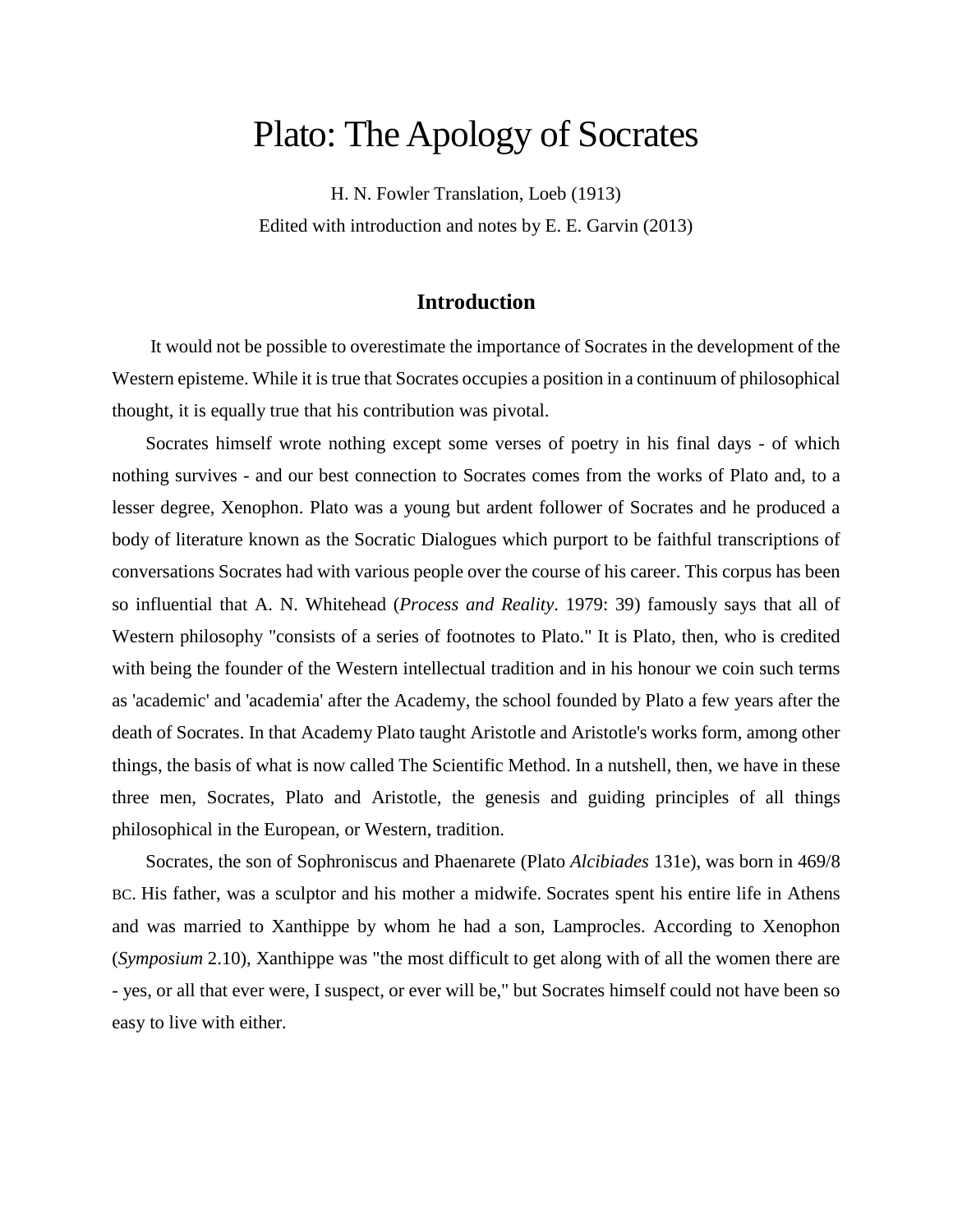The Indictment against Socrates is recorded by Diogenes Laertius in his *Lives of the Eminent Philosophers*, ii.5.40:<sup>[1](#page-1-0)</sup>

[40] The affidavit in the case, which is still preserved, says Favorinus,<sup>[2](#page-1-1)</sup> in the *Metron*, ran as follows: "This indictment and affidavit is sworn by Meletus, the son of Meletus of Pitthos, against Socrates, the son of Sophroniscus of Alopece: Socrates is guilty of refusing to recognize the gods recognized by the state, and of introducing other new divinities. He is also guilty of corrupting the youth. The penalty demanded is death.

# **The Apology of Socrates**

## **1 [17a - 18a]**

 $\overline{a}$ 

[17a] [1] How you, men of Athens, have been affected by my accusers, I do not know; but I, for my part, almost forgot my own identity, so persuasively did they talk; and yet there is hardly a word of truth in what they have said. But I was most amazed by one of the many lies that they told; when they said that you must be on your guard not to be deceived by me, [17b] because I was a clever speaker. For I thought it the most shameless part of their conduct that they are not ashamed because they will immediately be convicted by me of falsehood by the evidence of fact, when I show myself to be not in the least a clever speaker, unless indeed they call him a clever speaker who speaks the truth; for if this is what they mean, I would agree that I am an orator - not after their fashion. Now they, as I say, have said little or nothing true; but you shall hear from me nothing but the truth. Not, however, men of Athens, speeches; finely tricked out with words and phrases, [17c] as theirs are, nor carefully arranged, but you will hear things said at random with the words that happen to occur to me. For I trust that what I say is just; and let none of you expect anything else. For surely it would not be fitting for one of my age to come before you like a youngster making up speeches. And, men of Athens, I urgently beg and beseech you if you hear me making my defence with the same words with which I have been accustomed to speak both in the market place at the bankers' tables, where many of you have heard me, and elsewhere, [17d] not to be

<span id="page-1-0"></span> $<sup>1</sup>$  Diogenes Laertius wrote a history of philosophy in ten books, probably in the late 2nd century</sup> AD. Very little is otherwise known.

<span id="page-1-1"></span> $2$  Favorinus was a philosopher who lived in the early 2nd century AD, under the reign of Hadrian and although he wrote extensively, none of his works survive.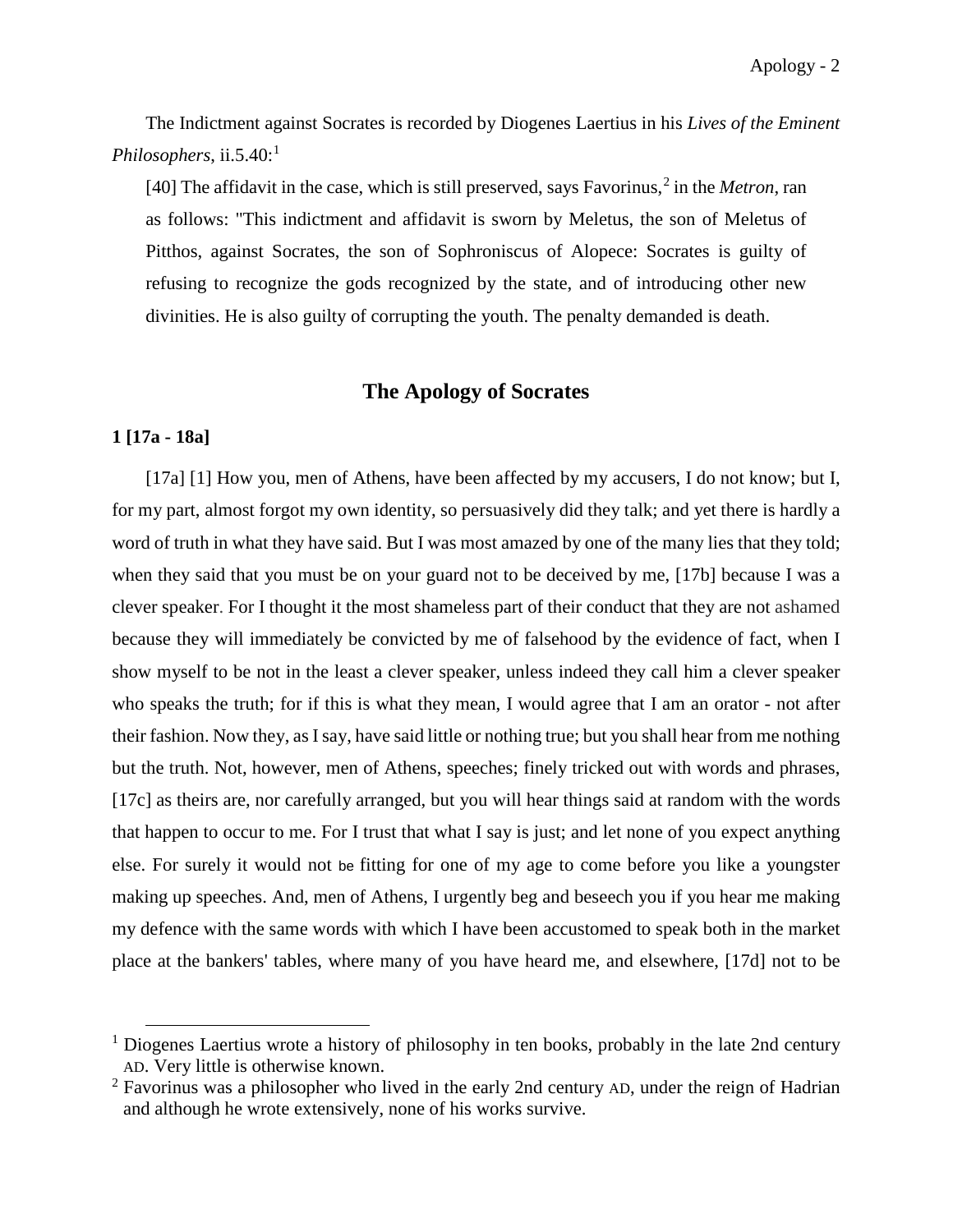surprised or to make a disturbance on this account. For the fact is that this is the first time I have come before the court, although I am seventy years old;<sup>[1](#page-2-0)</sup> I am therefore an utter foreigner to the manner of speech here. Hence, just as you would, of course, if I were really a foreigner, pardon me if I spoke in that dialect and that manner [18a] in which I had been brought up, so now I make this request of you, a fair one, as it seems to me, that you disregard the manner of my speech - for perhaps it might be worse and perhaps better - and observe and pay attention merely to this: Whether what I say is just or not; for that is the virtue of a judge, and an orator's virtue is to speak the truth. $2$ 

#### **2 [18a - 19a]**

 $\overline{a}$ 

First then it is right for me to defend myself against the first false accusations brought against me, and the first accusers, and then against the later accusations and the later accusers. [18b] For many accusers have risen up against me before you, who have been speaking for a long time, many years already, and saying nothing true; and I fear them more than Anytus and the rest, though these also are dangerous; but those others are more dangerous, gentlemen, who gained your belief, since they got hold of most of you in childhood, and accused me without any truth, saying, "There is a certain Socrates, a wise man, a ponderer over the things in the air and one who has investigated the things beneath the earth and who makes the weaker argument the stronger."[3](#page-2-2) These, men of Athens, [18c] who have spread abroad this report, are my dangerous enemies. For those who hear them think that men who investigate these matters do not even believe in gods. Besides, these accusers are many and have been making their accusations already for a long time, and moreover they spoke to you at an age at which you would believe them most readily (some of you in youth, most of you in childhood), and the case they prosecuted went utterly by default, since nobody appeared in defence. But the most unreasonable thing of all is this; that it is not even possible [18d] to know and speak their names, except when one of them happens to be a writer of comedies. And all those who persuaded you by means of envy and slander - and some also persuaded others

<span id="page-2-0"></span> $<sup>1</sup>$  His point here is that most Athenians found themselves in court quite often and it is very odd for</sup> a politically active citizen, as Socrates was, to have lived so long and never been sued or accused of a crime.

<span id="page-2-1"></span> $2$  So far, Socrates is adhering to standardized tropes in forensic oratory. See Edwards, Michael J. 2000. 'Antiphon and the Beginnings of Athenian Literary Oratory' *Rhetorica* 18. 227-242.

<span id="page-2-2"></span><sup>&</sup>lt;sup>3</sup> The reference is to Aristophanes' *Clouds* a comedy produced in 423 BC., in which Socrates is parodied.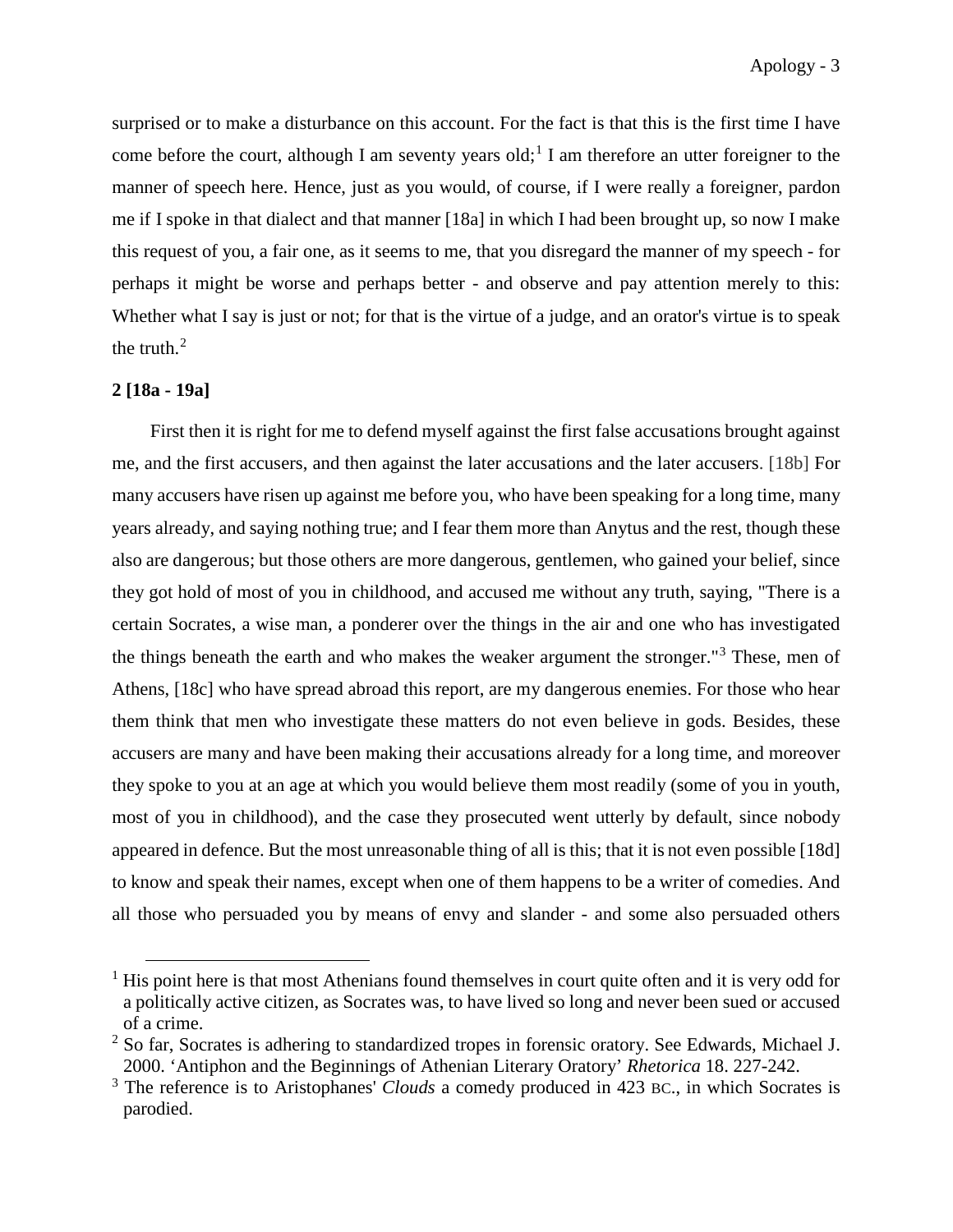because they had been themselves persuaded - all these are most difficult to cope with; for it is not even possible to call any of them up here and cross-question him, but I am compelled in making my defence to fight, as it were, absolutely with shadows and to cross-question when nobody answers. Be kind enough, then, to bear in mind, as I say, that there are two classes [18e] of my accusers-one those who have just brought their accusation, the other those who, as I was just saying, brought it long ago, and consider that I must defend myself first against the latter; for you heard them making their charges first and with much greater force than these who made them later. Well, then, I must make a defence; men of Athens, [19a] and must try in so short a time to remove from you this prejudice which you have been for so long a time acquiring. Now I wish that this might turn out so, if it is better for you and for me, and that I might succeed with my defence; but I think it is difficult, and I am not at all deceived about its nature. But nevertheless, let this be as is pleasing to God, $<sup>1</sup>$  $<sup>1</sup>$  $<sup>1</sup>$  the law must be obeyed and I must make a defence.</sup>

#### **3 [19a - d]**

 $\overline{a}$ 

Now let us take up from the beginning the question, what the accusation is from which the false prejudice against me has arisen, in which [19b] Meletus trusted when he brought this suit against me. What did those who aroused the prejudice say to arouse it? I must, as it were, read their sworn statement as if they were plaintiffs: "Socrates is a criminal and a busybody, investigating the things beneath the earth and in the heavens and making the weaker argument stronger<sup>[2](#page-3-1)</sup> and  $[19c]$  teaching others these same things." Something of that sort it is. For you yourselves saw these things in Aristophanes' comedy, a Socrates being carried about there, proclaiming that he was treading on air and uttering a vast deal of other nonsense, about which I know nothing, either much or little. And I say this, not to cast dishonour upon such knowledge, if anyone is wise about such matters (may I never have to defend myself against Meletus on so great a charge as that!), but I, men of Athens, have nothing to do with these things. [19d] And I offer as witnesses most of yourselves, and I ask you to inform one another and to tell, all those of you who ever heard me conversing - and there are many such among you - now tell, if anyone ever heard

<span id="page-3-0"></span><sup>&</sup>lt;sup>1</sup> Although the Greeks adhered to a polytheistic religion, they often referred to 'god' in the singular, rather than 'the gods' as one might expect. We might assume that Zeus is meant, especially in this case since Zeus is god of justice.

<span id="page-3-1"></span><sup>2</sup> For an interesting discussion on this phrase see Gagarin, Michael, 2002. *Antiphon the Athenian; Oratory, Law, and Justice in the Age of the Sophists*. Austin: University of Texas Press; 25.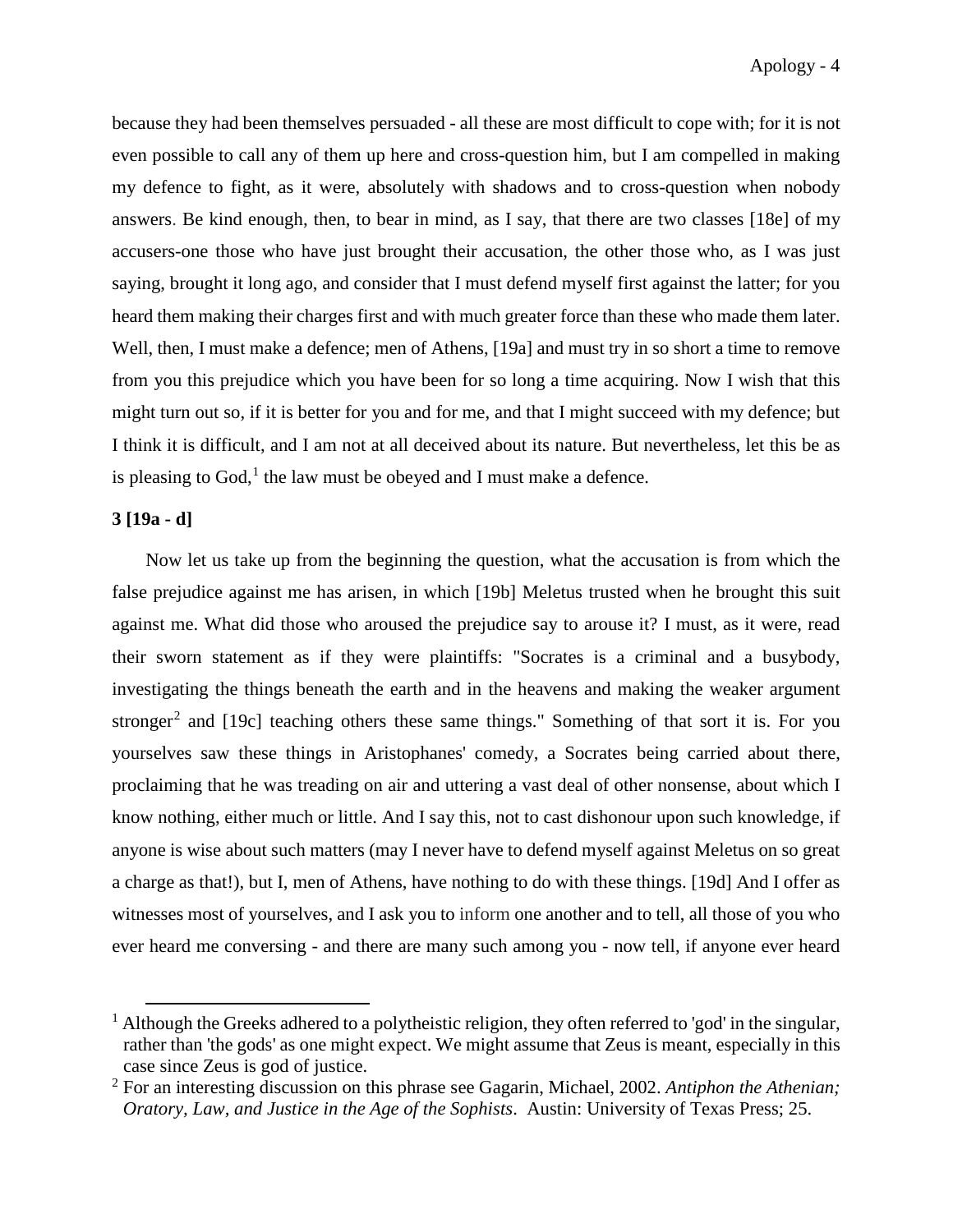me talking much or little about such matters. And from this you will perceive that such are also the other things that the multitude say about me.

## **4 [19d - 20c]**

 $\overline{a}$ 

But in fact none of these things are true, and if you have heard from anyone that I undertake to teach [19e] people and that I make money by it, that is not true either. Although this also seems to me to be a fine thing, if one might be able to teach people, as Gorgias of Leontini and Prodicus of Ceos and Hippias of Elis are.<sup>[1](#page-4-0)</sup> For each of these men, gentlemen, is able to go into any one of the cities and persuade the young men, who can associate for nothing with whomsoever they wish among their own fellow citizens, [20a] to give up the association with those men and to associate with them and pay them money and be grateful besides.

And there is also another wise man here, a Parian, who I learned was in town;<sup>[2](#page-4-1)</sup> for I happened to meet a man who has spent more on sophists than all the rest, Callias, the son of Hipponicus;<sup>[3](#page-4-2)</sup> so I asked him - for he has two sons - "Callias," said I, "if your two sons had happened to be two colts or two calves, we should be able to get and hire for them an overseer who would make them [20b] excellent in the kind of excellence proper to them; and he would be a horse-trainer or a husbandman; but now, since they are two human beings, whom have you in mind to get as overseer? Who has knowledge of that kind of excellence, that of a man and a citizen? For I think you have looked into the matter, because you have the sons. Is there anyone," said I, "or not?" "Certainly," said he. "Who," said I," and where from, and what is his price for his teaching?" "Evenus," he said, "Socrates, from Paros, five minae."[4](#page-4-3) And I called Evenus blessed, [20c] if he

really had this art and taught so reasonably. I myself should be vain and put on airs, if I understood these things; but I do not understand them, men of Athens.

<span id="page-4-0"></span> $<sup>1</sup>$  These are just three of the many itinerant sophists flourishing at the time. They would travel</sup> about the Greek World teaching public speaking for a fee. It was believed that their teachings could give a person the advantage in both the courts and the assemblies. It was also widely believed that they taught a form of trickery and that these 'fancy speakers' should not be trusted.

<span id="page-4-1"></span><sup>2</sup> A reference to Evenus of Paros (Plato *Phaedrus* 267a; Aristotle *Metaphysics* 1015a)

<span id="page-4-2"></span><sup>&</sup>lt;sup>3</sup> One of the wealthiest men in Athens and a frequent patron of sophists. The dialogue of Plato's *Protagoras* takes place in the house of Callias. He most famous for squandering the family fortune

<span id="page-4-3"></span> $4$  Or 500 drachmae, a considerable sum given that soldiers were paid two drachmae per day (Thuc. iii.17.3). Socrates claimed that his entire estate was worth only 5 minae (Xenophon *Oec*. ii.3).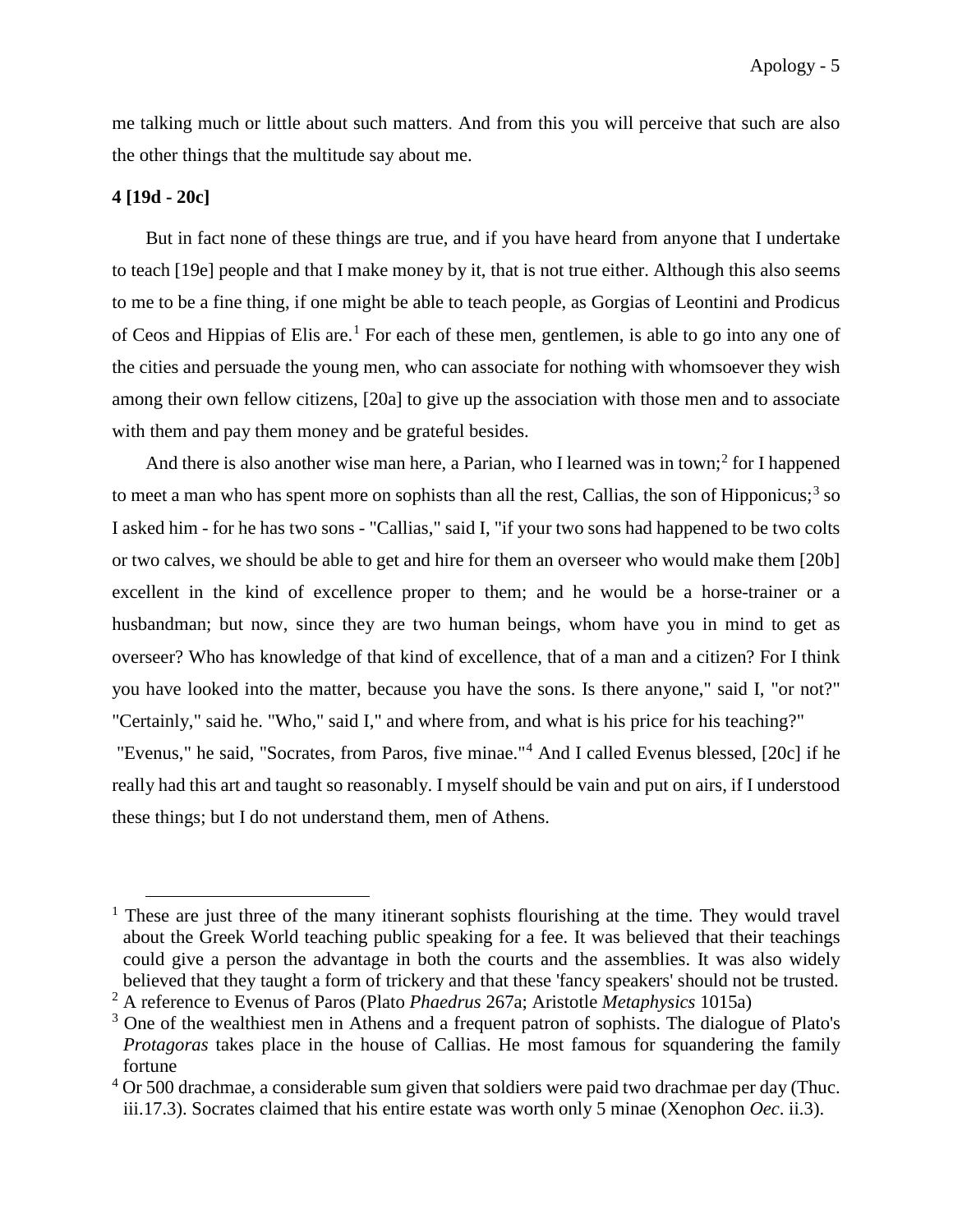## **5 [20c - 21a]**

 $\overline{a}$ 

Now perhaps someone might rejoin: "But, Socrates, what is the trouble about you? Whence have these prejudices against you arisen? For certainly this great report and talk has not arisen while you were doing nothing more out of the way than the rest, unless you were doing something other than most people; so tell us [20d] what it is, that we may not act unadvisedly in your case." The man who says this seems to me to be right, and I will try to show you what it is that has brought about my reputation and aroused the prejudice against me. So listen. And perhaps I shall seem to some of you to be joking; be assured, however, I shall speak perfect truth to you.

The fact is, men of Athens, that I have acquired this reputation on account of nothing else than a sort of wisdom. What kind of wisdom is this? Just that which is perhaps human wisdom. For perhaps I really am wise in this wisdom; and these men, perhaps, [20e] of whom I was just speaking, might be wise in some wisdom greater than human, or I don't know what to say; for I do not understand it, and whoever says I do, is lying and speaking to arouse prejudice against me. And, men of Athens, do not interrupt me with noise, even if I seem to you to be boasting; for the word which I speak is not mine, but the speaker to whom I shall refer it is a person of weight. For of my wisdom - if it is wisdom at all - and of its nature, I will offer you the god of Delphi as a witness. You know Chaerephon, I fancy. [21a] He was my comrade from a youth and the comrade of your democratic party, and shared in the recent exile and came back with you.<sup>[1](#page-5-0)</sup> And you know the kind of man Chaerephon was, how impetuous in whatever he undertook. Well, once he went to Delphi[2](#page-5-1) and made so bold as to ask the oracle this question; and, gentlemen, don't make a disturbance at what I say; for he asked if there were anyone wiser than I. Now the Pythia<sup>[3](#page-5-2)</sup> replied that there was no one wiser. And about these things his brother here will bear you witness, since Chaerephon is dead.<sup>[4](#page-5-3)</sup>

<span id="page-5-0"></span> $<sup>1</sup>$  That is, Chaerephon was a democrat and fled into exile during the rule of the Thirty Tyrants. He</sup> returned after the restoration of the democracy in 403 BC. but died sometime before 399.

<span id="page-5-1"></span><sup>&</sup>lt;sup>2</sup> The Temple of Apollo at Delphi was the most famous source of prophesy in the Greek World. Questions could be put to the god and cryptic answers or prescriptions were given.

<span id="page-5-2"></span><sup>&</sup>lt;sup>3</sup> The Pythia was the priestess of Apollo at Delphi. She would sit on a tripod above a crevasse in the rock and Apollo would communicate through her in a language only intelligible to the priests. The priests would then translate for the questioner.

<span id="page-5-3"></span><sup>&</sup>lt;sup>4</sup> We can assume a pause here while the brother came forward to assure the jury that what Socrates had said was accurate. It was normal practice for speakers in court to interrupt their speeches with witnesses.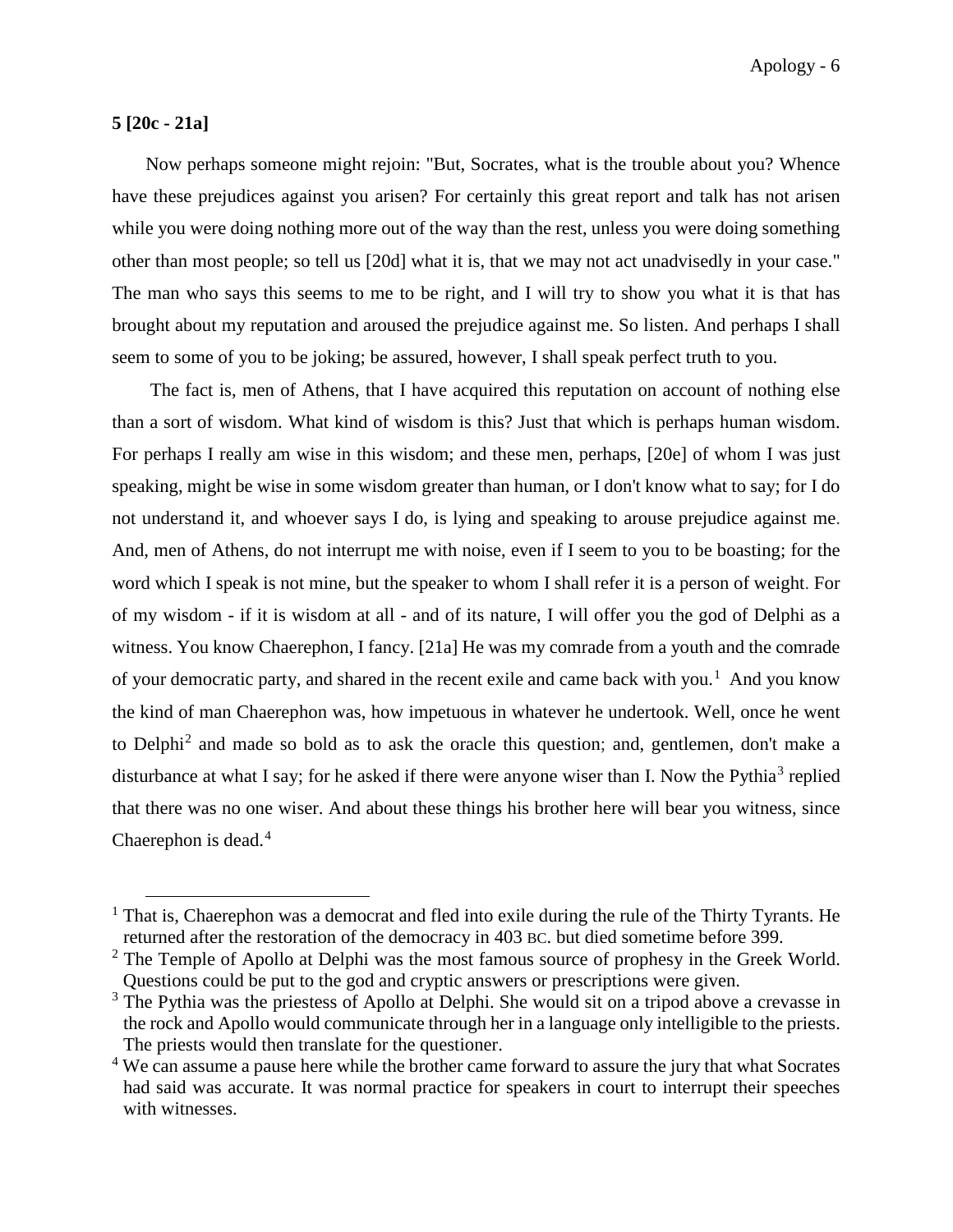## **6 [21b - 21e]**

[21b] But see why I say these things; for I am going to tell you whence the prejudice against me has arisen. For when I heard this, I thought to myself: "What in the world does the god mean, and what riddle is he propounding? For I am conscious that I am not wise either much or little. What then does he mean by declaring that I am the wisest? He certainly cannot be lying, for that is not possible for him." And for a long time I was at a loss as to what he meant; then with great reluctance I proceeded to investigate him somewhat as follows:

I went to one of those who had a reputation for wisdom, [21c] thinking that there, if anywhere, I should prove the utterance wrong and should show the oracle "This man is wiser than I, but you said I was wisest." So examining this man - for I need not call him by name, but it was one of the politicians<sup>[1](#page-6-0)</sup> with regard to whom I had this kind of experience, men of Athens - and conversing with him, this man seemed to me to seem to be wise to many other people and especially to himself, but not to be so; and then I tried to show him that he thought [[2](#page-6-1)1d] he was wise, but was not.<sup>2</sup> As a result, I became hateful to him and to many of those present; and so, as I went away, I thought to myself, "I am wiser than this man; for neither of us really knows anything fine and good, but this man thinks he knows something when he does not, whereas I, as I do not know anything, do not think I do either.<sup>[3](#page-6-2)</sup> I seem, then, in just this little thing to be wiser than this man at any rate, that what I do not know I do not think I know either." From him I went to another of those who were reputed [21e] to be wiser than he, and these same things seemed to me to be true; and there I became hateful both to him and to many others.

## **7 [21e - c]**

 $\overline{a}$ 

After this then I went on from one to another, perceiving that I was hated, and grieving and fearing, but nevertheless I thought I must consider the god's business of the highest importance. So I had to go, investigating the meaning of the oracle, to all those who were reputed to know

<span id="page-6-0"></span><sup>1</sup> Fowler translates 'one of the public men' for τις τῶν πολιτικῶν (*tis ton politikon*) but there seems no need to avoid the obvious here; the phrase is "one of the politicians."

<span id="page-6-1"></span> $2$  It is impossible to know with any certainty who is referred to here, but my suspicion is that the man would have been Pericles.

<span id="page-6-2"></span><sup>&</sup>lt;sup>3</sup> Here, then, is the first tenet of Socratic philosophy: In order to learn one must admit ignorance. True wisdom is understanding how little you know, and how much you have still to learn.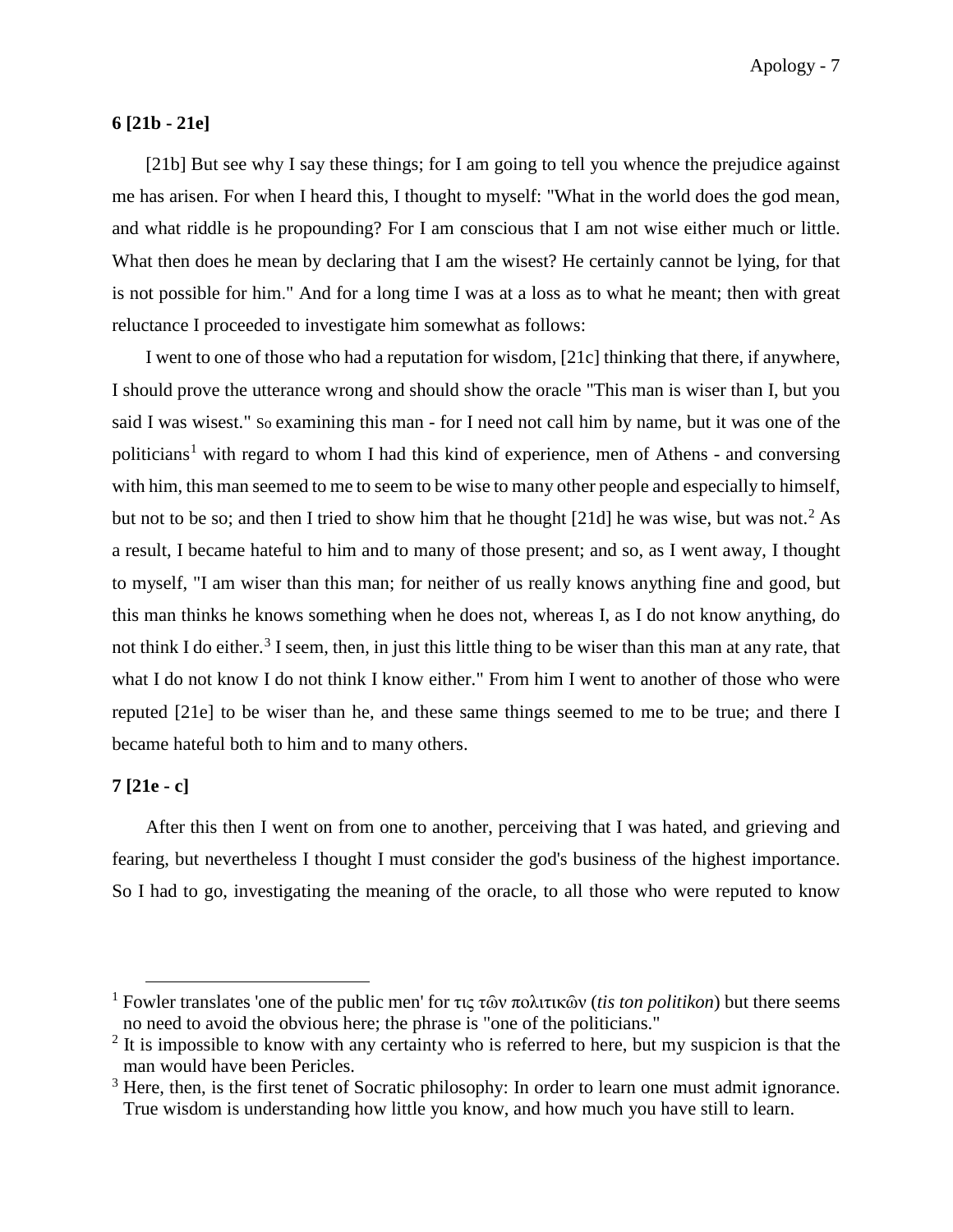anything. [22a] And by the  $\text{Dog}$ ,<sup>[1](#page-7-0)</sup> men of Athens - for I must speak the truth to you - this, I do declare, was my experience; those who had the most reputation seemed to me to be almost the most deficient, as I investigated at the god's behest, and others who were of less repute seemed to be superior men in the matter of being sensible. So I must relate to you my wandering as I performed this hard work,<sup>[2](#page-7-1)</sup> in order that the oracle might be proved to be irrefutable. For after the politicians I went to the poets, those of tragedies, and those of dithyrambs, [22b] and the rest, thinking that there I should prove by actual test that I was less learned than they. So, taking up the poems of theirs that seemed to me to have been most carefully elaborated by them, I asked them what they meant, that I might at the same time learn something from them. Now I am ashamed to tell you the truth, gentlemen; but still it must be told. For there was hardly a man present, one might say, who would not speak better than they about the poems they themselves had composed. So again in the case of the poets also I presently recognised this; that it was not by wisdom that they composed  $[22c]$  what they composed, but imagination<sup>[3](#page-7-2)</sup> and because they were inspired, like the prophets and givers of oracles; for these also say many fine things, but know none of the things they say; it was evident to me that the poets too had experienced something of this same sort.<sup>[4](#page-7-3)</sup> And at the same time I perceived that they, on account of their poetry, thought that they were the wisest of men in other things as well, in which they were not. So I went away from them also thinking that I was superior to them in the same thing in which I excel1ed the politicians.

 $\overline{a}$ 

<span id="page-7-0"></span><sup>1</sup> A literal translation of νὴ τὸν κύνα (*ne ton kyna*) and the favourite oath of Socrates (*Pahedo* 98e; *Cratylus* 411b; *Phaedrus* 228b; *Gorgias* 461b, 466c). The meaning is obscure but it may be equivalent to 'by gosh' and 'by golly' in English; ways to say 'by God!' without using the name in vain. However, Socrates is never afraid to call on a god by name. We are tempted, however, by the phrase "by the Dog, god of the Egyptians" in Plato's *Gorgias* (482b); more clearly a reference to Anubis, the Egyptian god who is depicted with a dog's (jackal's) head.

<span id="page-7-1"></span><sup>2</sup> Fowler offers '… as I performed my Herculean labours, so to speak,' but the Greek does not support a reference to Heracles, hence the amendment.

<span id="page-7-2"></span><sup>&</sup>lt;sup>3</sup> Fowler has '...that what they composed they composed not by wisdom, but by nature and because they were inspired." The word order above more accurately reflects the MS and, in this context, 'nature' seems a rather ambiguous rendering of φύσει (physei) The Greek physis is most often translated as 'nature' but its nuances are many.

<span id="page-7-3"></span><sup>&</sup>lt;sup>4</sup> These statements alone should have been enough to convict Socrates. What he has just said is much like standing in St. Peter's and declaring that the Pope knows nothing about religion.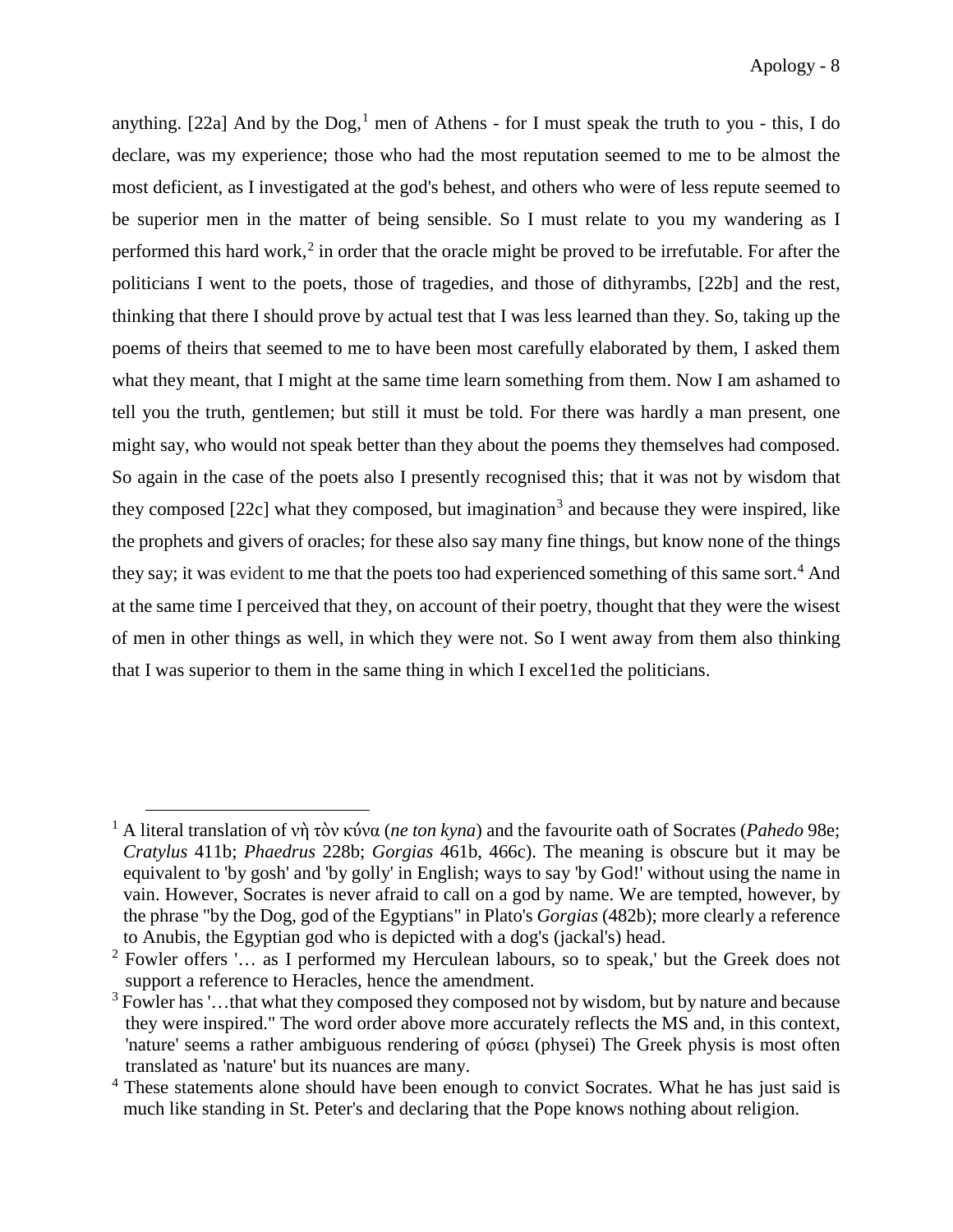# **8 [22c - e]**

Final1y then I went to the craftsmen: [22d] For I was conscious that I knew practical1y nothing, but I knew I should find that they knew many fine things. And in this I was not deceived; they did know what I did not, and in this way they were wiser than I. But, men of Athens, the good artisans also seemed to me to have the same failing as the poets; because of practising his art well, each one thought he was very wise in the other most important matters, and this folly of theirs obscured that wisdom, so that I asked myself in behalf of the oracle [22e] whether I should prefer to be as I am, neither wise in their wisdom nor foolish in their folly, or to be in both respects as they are. I replied then to myself and to the oracle that it was better for me to be as I am.

#### **9 [22e - 23c]**

Now, from this investigation, men of Athens, [23a] many enmities have arisen against me, and such as are most harsh and grievous, so that many prejudices have resulted from them and I am called a wise man. For on each occasion those who are present think I am wise in the matters in which I confute someone else; but the fact is, gentlemen, it is likely that the god is really wise and by his oracle means this: "Human wisdom is of little or no value." And it appears that he does not really say this of Socrates, but merely uses my name, [23b] and makes me an example, as if he were to say: "The one of you human beings is wisest who, like Socrates, recognises that he is in truth of no account in respect to wisdom."

Therefore, I am still even now going about and searching and investigating at the god's behest anyone, whether citizen or foreigner, who I think is wise; and when he does not seem so to me, I give aid to the god and show that he is not wise. And by reason of this occupation I have no leisure to attend to any of the affairs of the state worth mentioning,<sup>[1](#page-8-0)</sup> or of my own, [23c] but am in vast poverty on account of my service to the god.

#### **10 [23c - 24b]**

 $\overline{a}$ 

And in addition to these things, the young men who have the most leisure, the sons of the richest men, accompany me of their own accord, find pleasure in hearing people being examined, and often imitate me themselves, and then they undertake to examine others; and then, I fancy,

<span id="page-8-0"></span><sup>1</sup> He was politically active: In 406 BC he was *Epistates*, President of the *Prytaneis*, when the generals from Arginusae were tried and convicted (Xen. *Hell.*i.7.9-15). See below, 32b.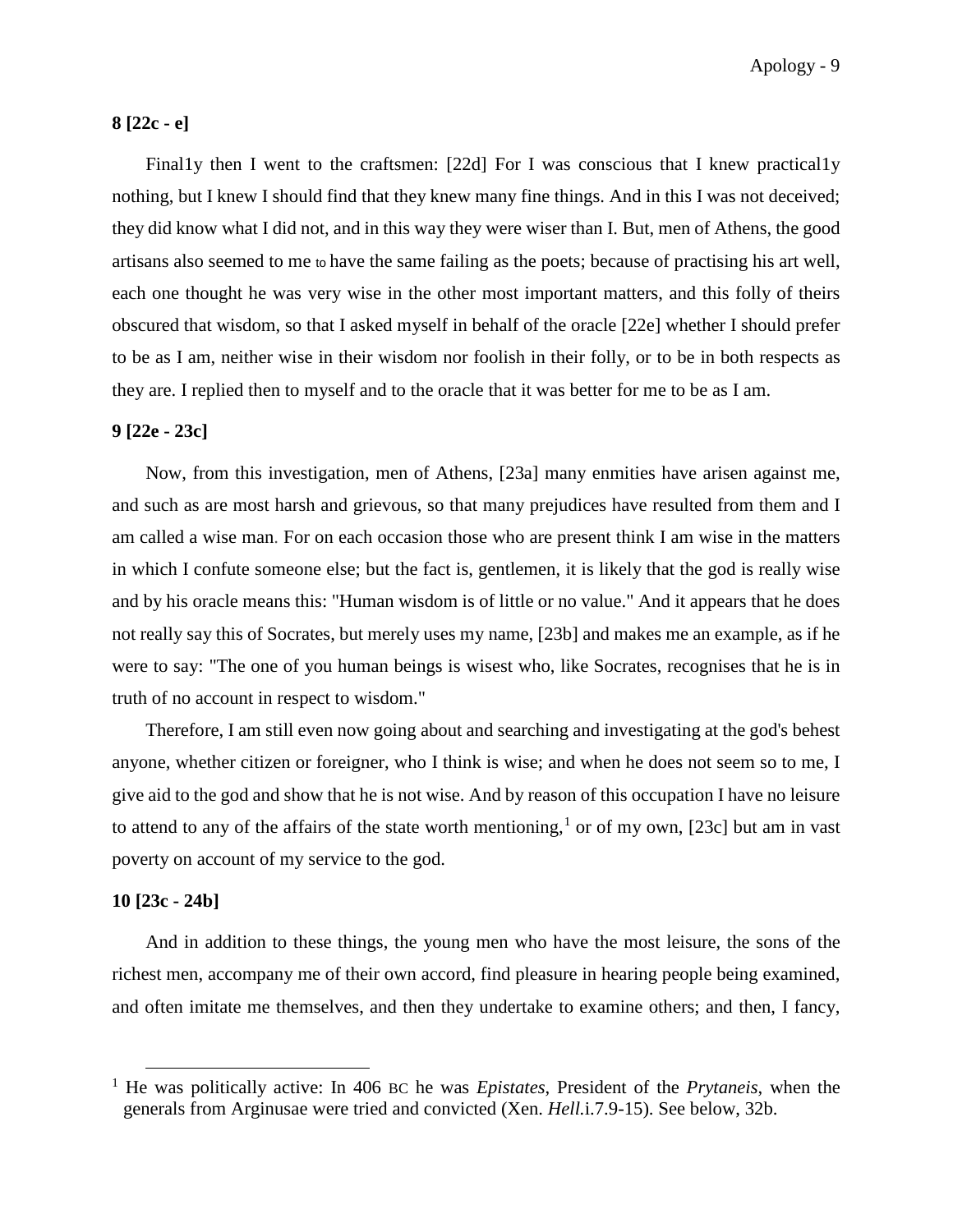they find a great plenty of people who think they know something, but know little or nothing. As a result, therefore, those who are examined by them are angry with me, instead of being angry with themselves, and say that "Socrates is a most abominable person and is corrupting the youth."[1](#page-9-0) [23d] And when anyone asks them "by doing or teaching what?" they have nothing to say, but they do not know, and that they may not seem to be at a loss, they say these things that are handy to say against all the philosophers, "the things in the air and the things beneath the earth " and "not to believe in the gods " and "to make the weaker argument stronger."<sup>[2](#page-9-1)</sup> For they would not, I fancy, care to say the truth, that it is being made very clear that they pretend to know, but know nothing. [23e] Since, then, they are jealous of their honour and energetic and numerous and speak concertedly and persuasively about me, they have filled your ears both long ago and now with vehement slanders.

From among them Meletus attacked me, and Anytus and Lycon. Meletus angered on account of the poets, and Anytus on account of the artisans and the politicians, and [24a] Lycon on account of the orators; so that, as I said in the beginning, I should be surprised if I were able to remove this prejudice from you in so short a time when it has grown so great. There you have the truth, men of Athens, and I speak without hiding anything from you, great or small or prevaricating. And yet I know pretty well that I am making myself hated by just that conduct; which is also a proof that I am speaking the truth and that this is the prejudice against me and these are its causes. [24b] And whether you investigate this now or hereafter, you will find that it is so.

## **11 [24b - c]**

 $\overline{a}$ 

Now so far as the accusations are concerned which my first accusers made against me, this is a sufficient defence before you; but against Meletus, the good and patriotic, as he says, and the later ones, I will try to defend myself next. So once more, as if these were another set of accusers, let us take up in turn their sworn statement. It is roughly as follows: it states that Socrates is a

<span id="page-9-0"></span> $<sup>1</sup>$  Part of Socrates' problem is that these "sons of the richest men" included Alcibiades, the nephew</sup> of Pericles and a man so consumed with self-interest that he was condemned as a traitor; Theramenes, one of the architects of the oligarchic revolution of 411; and Critias, leader of the Thirty Tyrants, to name but a few. In the two decades prior to his trial it is difficult to find a single political disaster in Athens the authors of which cannot be linked to Socrates.

<span id="page-9-1"></span> $2$  See above, p. 3 n.5. Fowler's translation "to make the weaker argument the stronger" is an error. The MS says τὸν ἥττω λόγον κρείττω ποιεῖν, 'to make the weaker argument stronger.' The inclusion or omission of the second definite article is what determines the meaning of the phrase.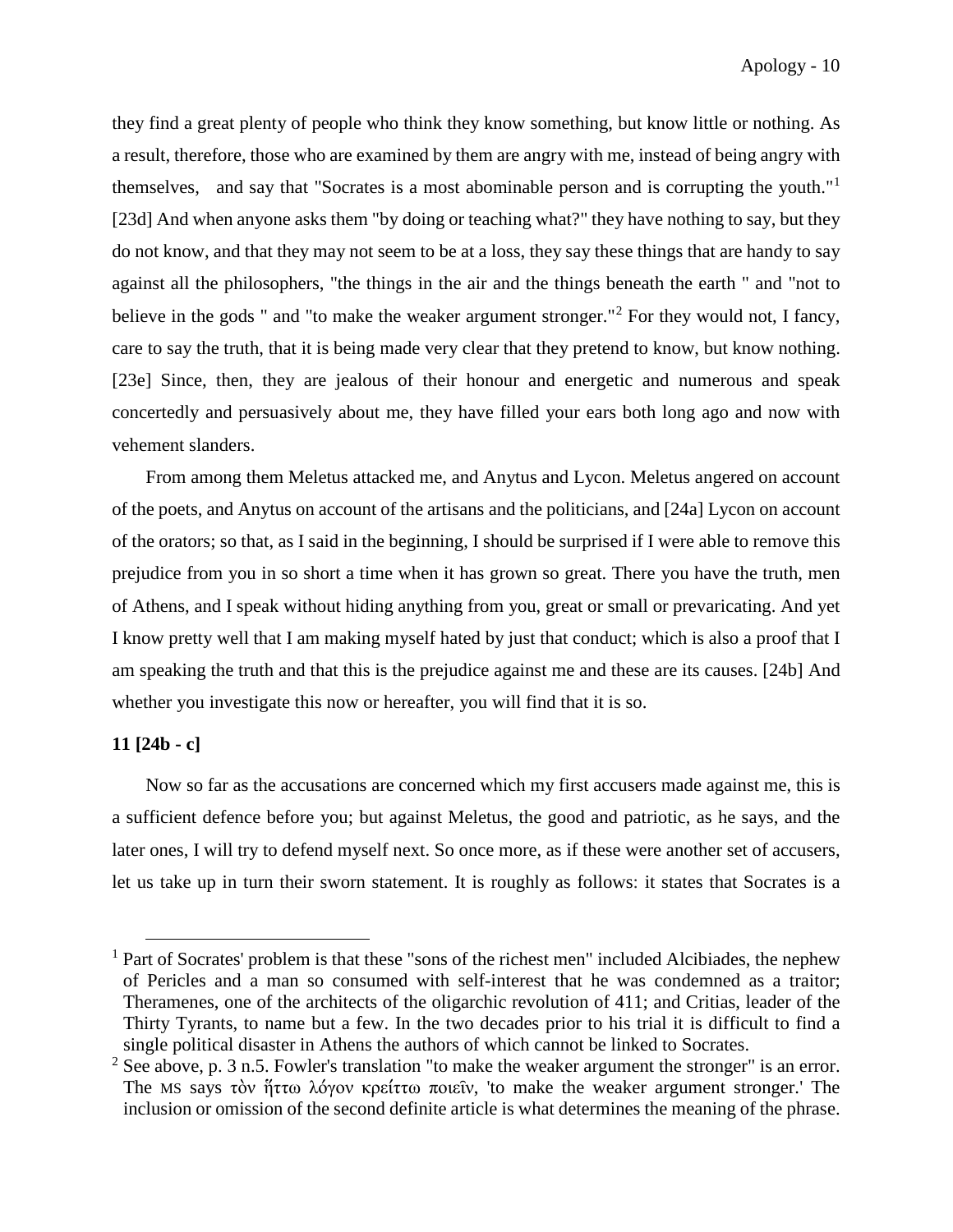wrongdoer because he corrupts the youth and does not believe in the gods the state believes in, but in other new spiritual beings. [24c] Such is the accusation. But let us examine each point of this accusation. He says I am a wrongdoer because I corrupt the youth. But I, men of Athens, say Meletus is a wrongdoer, because he jokes in earnest, lightly involving people in a lawsuit,<sup>[1](#page-10-0)</sup> pretending to be zealous and concerned about things for which he never cared at all. And that this is so I will try to make plain to you also.

## **12 [24c - 25c]**

Come here, Meletus, tell me: don't you consider it of great importance [24d] that the youth be as good as possible?

"I do."

Come now, tell these gentlemen who makes them better? For it is-evident that you know, since you care about it. For you have found the one who corrupts them, as you say, and you bring me before these gentlemen and accuse me; and now, come, tell who makes them better and inform them who he is. Do you see, Meletus, that you are silent and cannot tell? And yet does it not seem to you disgraceful and a sufficient proof of what I say, that you have never cared about it? But tell, my good man, who makes them better?

[24e] "The laws."

But that is not what I ask, most excellent one, but what man, who knows in the first place just this very thing, the laws.

"These men, Socrates, the Jurors."

What are you saying, Meletus? Are these gentlemen able to instruct the youth, and do they make them better?

"Certainly."

All, or some of them and others not?

"All."

 $\overline{a}$ 

Well said, by Hera, and this is a great plenty of helpers you speak of. But how about this: [25a] Do these listeners make them better, or not?

"These also."

<span id="page-10-0"></span> $<sup>1</sup>$  Frivolous lawsuits were a problem in the highly litigious Athenian political and financial culture.</sup> To reduce sycophancy, any prosecutor who won less than one fifth of the jury vote had to pay a fine of one thousand drachmae. Socrates is, here, accusing Meletus of sycophancy.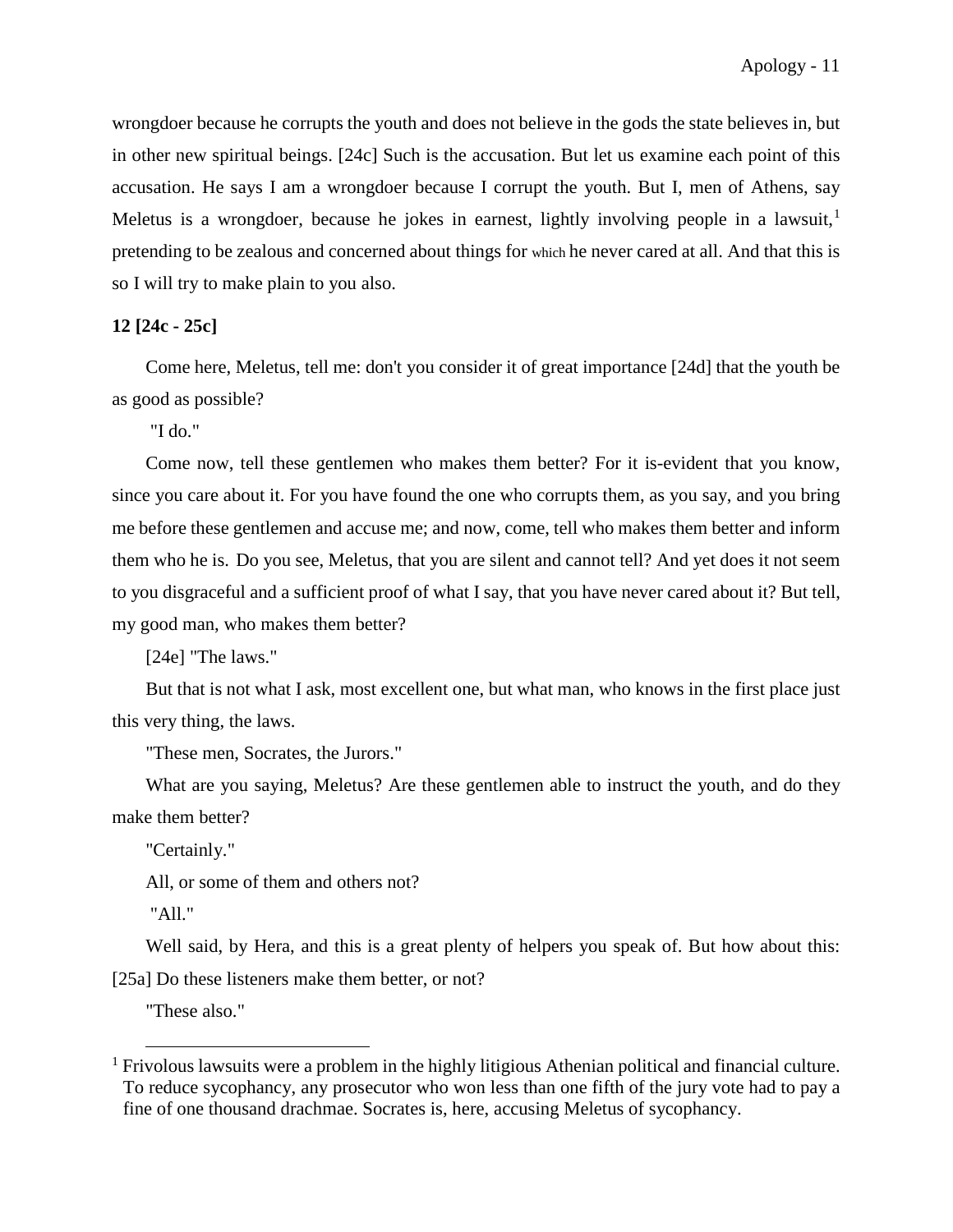Apology - 12

And how about the member of the Boulé?

"Yes, the Boulé also."

But, Meletus, those in the Ecclesia, the Ecclesiastai, don't corrupt the youth, do they? Or do they also all make them better?

"They also."

All the Athenians, then, as it seems, make them excellent, except myself, and I alone corrupt them. Is this what you mean?

"Very decidedly, that is what I mean."

You have condemned me to great unhappiness! But answer me; does it seem to you to be so in the case of horses, [25b] that those who make them better are all mankind, and he who injures them some one person? Or, quite the opposite of this, that he who is able to make them better is some one person, or very few, the horse-trainers, whereas most people, if they have to do with and use horses, injure them? Is it not so, Meletus, both in the case of horses and in that of all other animals? Certainly it is, whether you and Anytus deny it or agree; for it would be a great state of blessedness in the case of the youth if one alone corrupts them, and the others do them good. But, Meletus, you show clearly enough [25c] that you never thought about the youth, and you exhibit plainly your own carelessness, that you have not cared at all for the things about which you hale me into court.

#### **13 [25c - 26a]**

But besides, tell us, for heaven's sake, Meletus, is it better to live among good citizens, or bad? My friend, answer; for I am not asking anything difficult. Do not the bad do some evil to those who are with them at any time and the good some good?

"Certainly."

[25d] Is there then anyone who prefers to be injured by his associates rather than benefited? Answer, my good man; for the law orders you to answer. Is there anyone who prefers to be injured?

"Of course not."

Come then, do you hale me in here on the ground that I am corrupting the youth and making them worse voluntarily or involuntarily?

"Voluntarily I say."

What then, Meletus, are you at your age so much wiser than I at my age, that you have recognized that the evil [24e] always do some evil to those nearest them, and the good some good;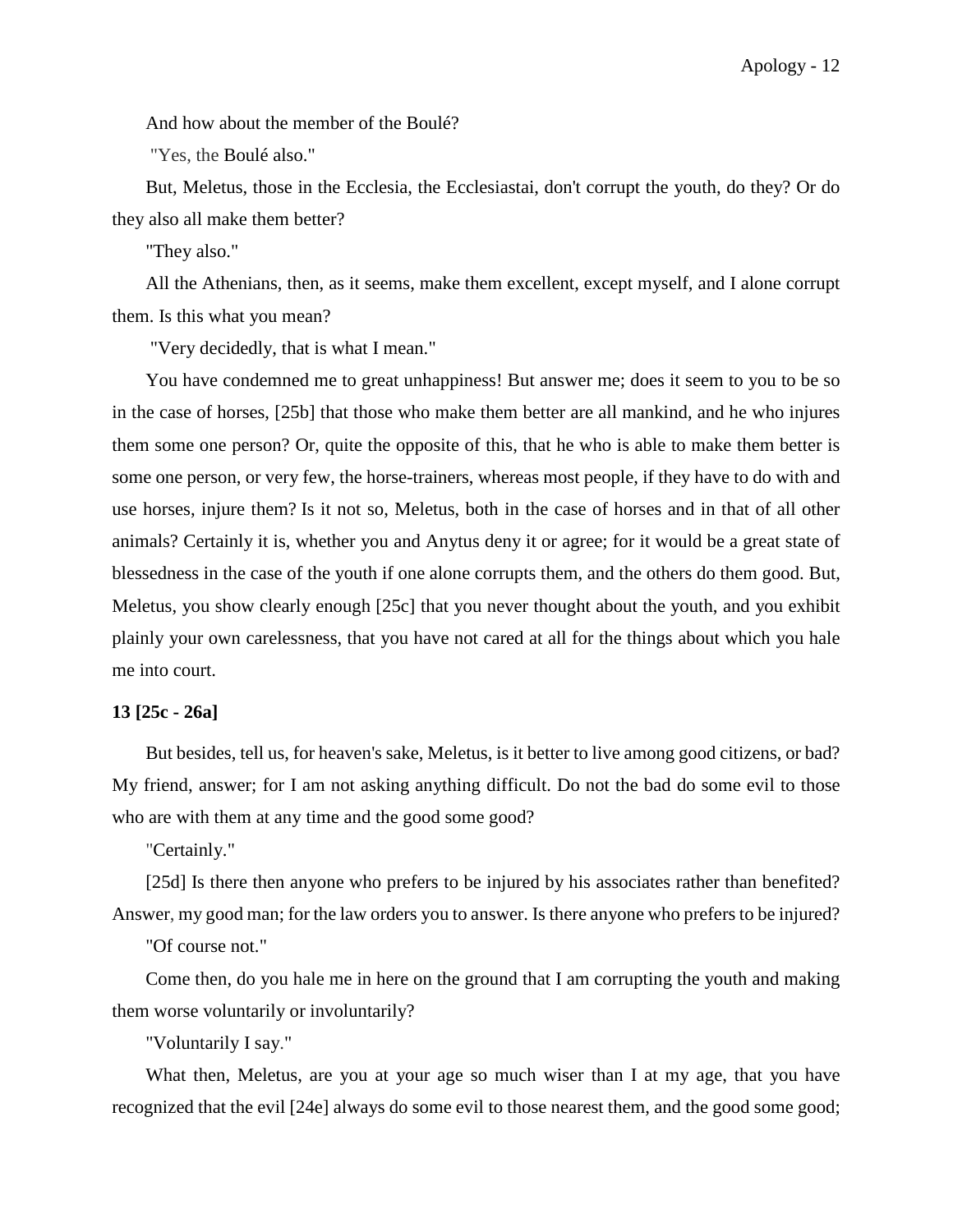whereas I have reached such a depth of ignorance that I do not even know this, that if I make anyone of my associates bad I am in danger of getting some harm from him, so that I do this great evil voluntarily, as you say? I don't believe this, Meletus, nor do I think anyone else in the world does! [26a] But either l do not corrupt them, or if I corrupt them, I do it involuntarily, so that you are lying in both events. But if I corrupt them involuntarily, for such involuntary errors the law is not to hale people into court, but to take them and instruct and admonish them in private. For it is clear that if l am told about it, I shall stop doing that which I do involuntarily. But you avoided associating with me and instructing me, and were unwilling to do so, but you hale me in here: where it is the law to hale in those who need punishment, not instruction.

#### **14 [26a - 27a]**

But enough of this, for, men of Athens, this is clear, as l said, that Meletus never cared much [26b] or little for these things. But nevertheless, tell us, how do you say, Meletus, that I corrupt the youth? Or is it evident, according to the indictment you brought, that it is by teaching them not to believe in the gods the state believes in, but in other new spiritual beings? Do you not say that it is by teaching this that I corrupt them?

"Very decidedly that is what I say."

Then, for the sake of these very gods about whom our speech now is, speak still more clearly both to me and to these gentlemen, [26c] Meletus: For I am unable to understand whether you say that I teach that there are some gods, and myself then believe that there are some gods, and am not altogether godless and am not a wrongdoer in that way, that these, however, are not the gods whom the state believes in, but others, and this is what you accuse me for, that I believe in others; or you say that I do not myself believe in gods at all and that I teach this unbelief to other people.

"That is what I say, that you do not believe in gods at all."

You amaze me, Meletus! Why do you say this? [26d] Do I not even believe that the sun or yet the moon are gods, as the rest of mankind do?

"No, by Zeus, judges, since he says that the sun is a stone and the moon earth."

Do you think you are accusing Anaxagoras, my dear Meletus, and do you so despise these gentlemen and think they are so unversed in letters as not to know that the books of Anaxagoras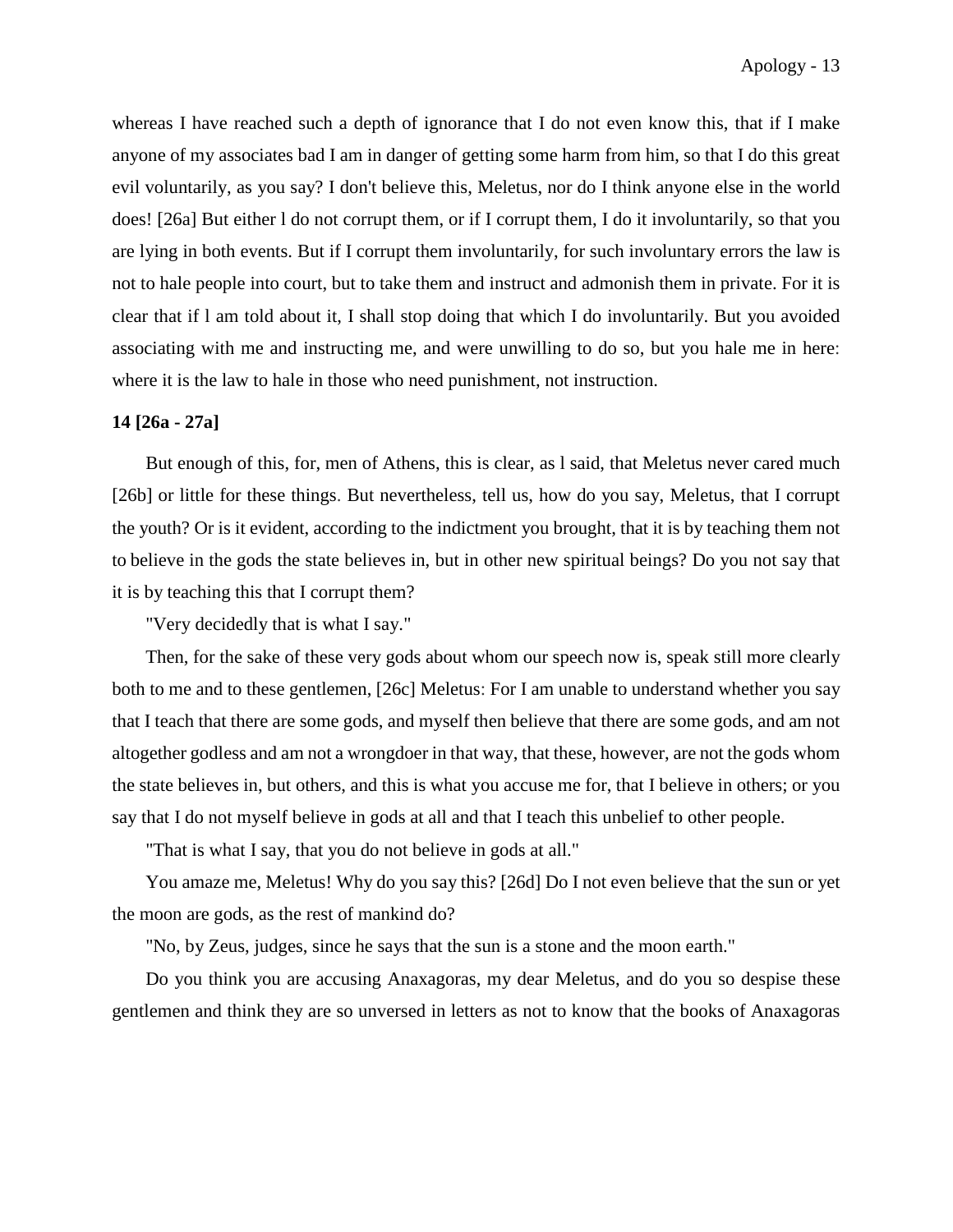of Clazomenae are full of such utterances?<sup>[1](#page-13-0)</sup> And indeed the youth learn these doctrines from me, which they can buy sometimes [26e] (if the price is high) for a drachma in the orchestra and laugh at Socrates, if he pretends they are his own, especially when they are so absurd! But for heaven's sake, do you think this of me, that I do not believe there is any god?

"No, by Zeus, you don't, not in the least."

You cannot be believed, Meletus, not even, as it seems to me, by yourself. For this man appears to me, men of Athens, to be altogether hubristic and undisciplined, and actually to have composed this baseless indictment with arrogance and juvenile carelessness.[2](#page-13-1) [27a] For he seems, as it were, by composing a puzzle to be making a test: "Will Socrates, the wise man, recognize that I am joking and contradicting myself, or shall I deceive him and the others who hear me?" For he appears to me to contradict himself in his speech, as if he were to say," Socrates is a wrongdoer, because he does not believe in gods, but does believe in gods." And yet this is the conduct of a jester.

#### **15 [27a - 28a]**

Join me, then, gentlemen, in examining how he appears to me to say this; and do you, Meletus, answer; [27b] and you, gentlemen, as I asked you in the beginning, please bear in mind not to make a disturbance if I conduct my argument in my accustomed manner.

Is there any human being who believes that there are things pertaining to human beings, but no human beings? Let him answer, gentlemen, and not make a disturbance in one way or another. Is there anyone who does not believe in horses, but does believe in things pertaining to horses, or who does not believe that flute-players exist, but that things pertaining to flute-players do? There is not, best of men; if you do not wish to answer, I say it to you and these others here. But answer at least the next question. [27c] Is there anyone who believes divine things exist, but does not believe in divinity? $3^3$  $3^3$ 

"There is not."

 $\overline{a}$ 

<span id="page-13-0"></span><sup>&</sup>lt;sup>1</sup> Anaxagoras of Clazomenae was a Natural Philosopher who lived and taught in Athens from 479 to roughly 429 BC. He was exiled for impiety.

<span id="page-13-1"></span> $2$  This line has been retranslated by the editor to conform more closely with the MS..

<span id="page-13-2"></span><sup>3</sup> Fowler has "spiritual things" for δαιμόνια (*daimonia*) but 'divine' is the correct translation. Because Greek religious beliefs have long been denigrated as pagan mythology, the Greek *daimon* has, in English, evolved into 'demon.'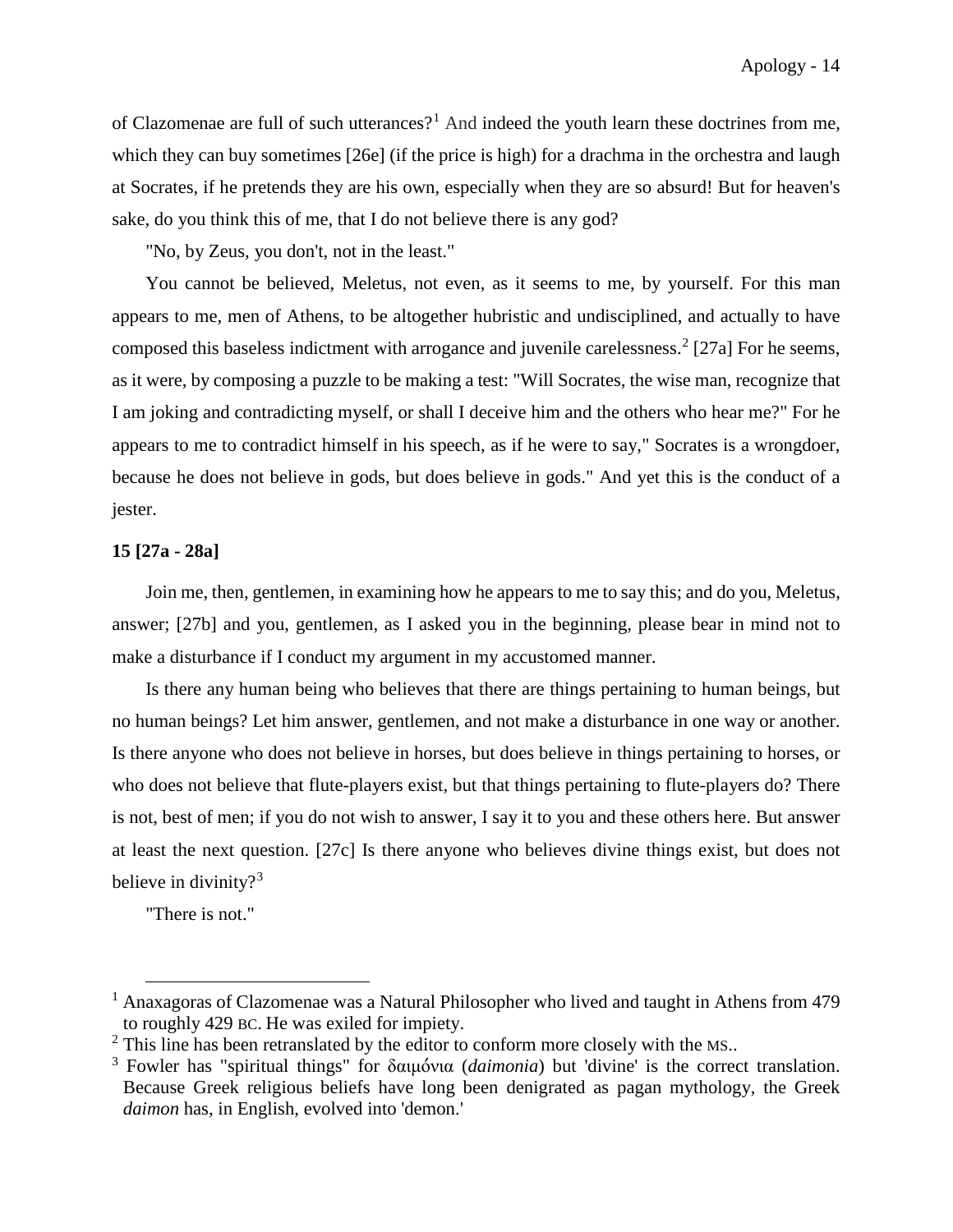Thank you for replying reluctantly when forced by these gentlemen. Then you say that I believe in divine beings, whether new or old, and teach that belief; but then I believe in divine beings at any rate, according to your statement, and you swore to that in your indictment. But if I believe in divine beings, it is quite inevitable that I believe also in divinity; is it not so? It is; for I assume that you agree, since you do not answer. But do we not think [27d] the divinities are gods or children of gods? Yes, or no?

"Certainly."

Then if I believe in divinities, as you say, if divinities are a kind of gods, that would be the puzzle and joke which I say you are uttering in saying that I, while I do not believe in gods, do believe in gods again, since I believe in divinities; but if, on the other hand, divinities are a kind of bastard children of gods, by nymphs or by any others, whoever their mothers are said to be, what man would believe that there are children of gods, but no gods? It would be just as absurd as if [27e] one were to believe that there are children of horses and asses, namely mules, but no horses and asses. But, Meletus, you certainly must have brought this suit either to make a test of us or because you were at a loss as to what true wrongdoing you could accuse me of; but there is no way for you to persuade any man who has even a little sense that it is possible for the same person to believe in divine beings and gods and again for the same person not to believe in divine beings or gods or heroes. [28a] Such a person does not exist.

## **16 [28a - d]**

Well then, men of Athens, that I am not a wrongdoer according to Meletus' indictment, seems to me not to need much of a defence, but what has been said is enough. But you may be assured that what I said before is true, that great hatred has arisen against me and in the minds of many persons. And this it is which will cause my condemnation, if it is to cause it, not Meletus or Anytus, but the prejudice and dislike of the many. This has condemned many other good men, and I think will do so; [28b] and there is no danger that it will stop with me. But perhaps someone might say: "Are you then not ashamed, Socrates, of having followed such a pursuit, that you are now in danger of being put to death as a result?" But I should make to him a just reply: "You do not speak well, Sir, if you think a man in whom there is even a little merit ought to consider danger of life or death, and not rather regard this only, when he does things, whether the things he does are right or wrong and the acts of a good or a bad man. For according to your argument [28c] all the demigods would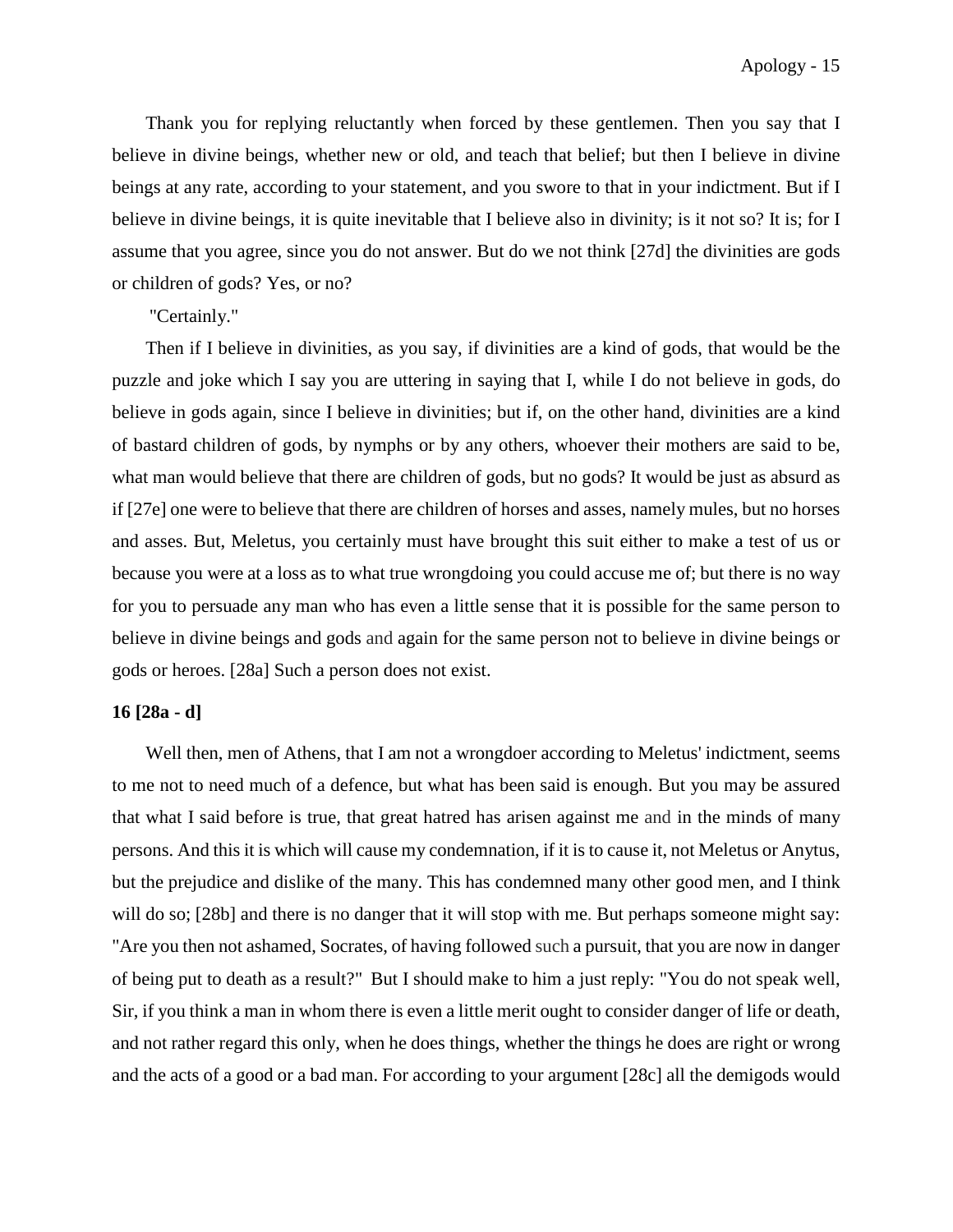be bad who died at Troy, including the son of Thetis, $<sup>1</sup>$  $<sup>1</sup>$  $<sup>1</sup>$  who so despised danger, in comparison with</sup> enduring any disgrace, that when his mother (and she was a goddess) said to him, as he was eager to slay Hector, something like this, I believe, 'My son, if you avenge the death of your friend Patroclus and kill Hector, you yourself shall die;' "for straightway," she says, "after Hector, is death appointed for you." He, when he heard this, made light of death and danger, [28d] and feared much more to live as a coward and not to avenge his friends, and 'Straightway,' said he, 'may I die, after doing vengeance upon the wrongdoer, that I may not stay here, jeered at beside the curved ships, a burden of the earth.'[2](#page-15-1) Do you think he considered death and danger?

For thus it is, men of Athens, in truth; wherever a man stations himself, thinking it is best to be there, or is stationed by his commander, there he must, as it seems to me, remain and run his risks, considering neither death nor any other thing more than disgrace.[3](#page-15-2)

## **17 [28d - 30b]**

So I should have done a terrible thing, [28e] Men of Athens, if, when the commanders whom you chose to command me stationed me, at Potidaea and at Amphipolis and at Delium,<sup>[4](#page-15-3)</sup> I remained where they stationed me, like anybody else, and ran the risk of death, but when the god gave me a station, as I believed and understood, with orders to spend my life in philosophy and in examining myself and others, [29a] then I were to desert my post through fear of death or anything else whatsoever It would be a terrible thing, and truly one might then justly hale me into court, on the charge that I do not believe that there are gods, since I disobey the oracle and fear death and think I am wise when I am not. For to fear death, gentlemen, is nothing else than to think one is wise when one is not; for it is thinking one knows what one does not know: For no one knows whether death be not even the greatest of all blessings to man, but they fear it as if they knew that it is the greatest of evils. [29b] And is not this the most reprehensible form of ignorance, that of thinking

<sup>&</sup>lt;sup>1</sup> Achilles.  $\overline{a}$ 

<span id="page-15-1"></span><span id="page-15-0"></span><sup>2</sup> These quotes are from Homer, *Iliad* xviii 96; 98 & 104.

<span id="page-15-2"></span> $3$  This last section is a tour de force in argumentation. What he is saying is that he, just like any member of the Jury, knows his Homer and his obligations as a hoplite soldier and citizen. He might just have said 'Men of Athens, I value our common religious and civic beliefs and customs just as you do.' But it is much more effective to make the statement as a display.

<span id="page-15-3"></span><sup>&</sup>lt;sup>4</sup> The Siege of Potidaea began in the winter of 432/1 and did not end until the winter of 430/29 BC. The Battle of Delium was fought in November of 424 and it was very shortly after that Amphipolis fell to the Spartans without a battle. Socrates could be referring to the battle at Amphipolis in 421, but he may also be referring to the founding of Amphipolis in 437.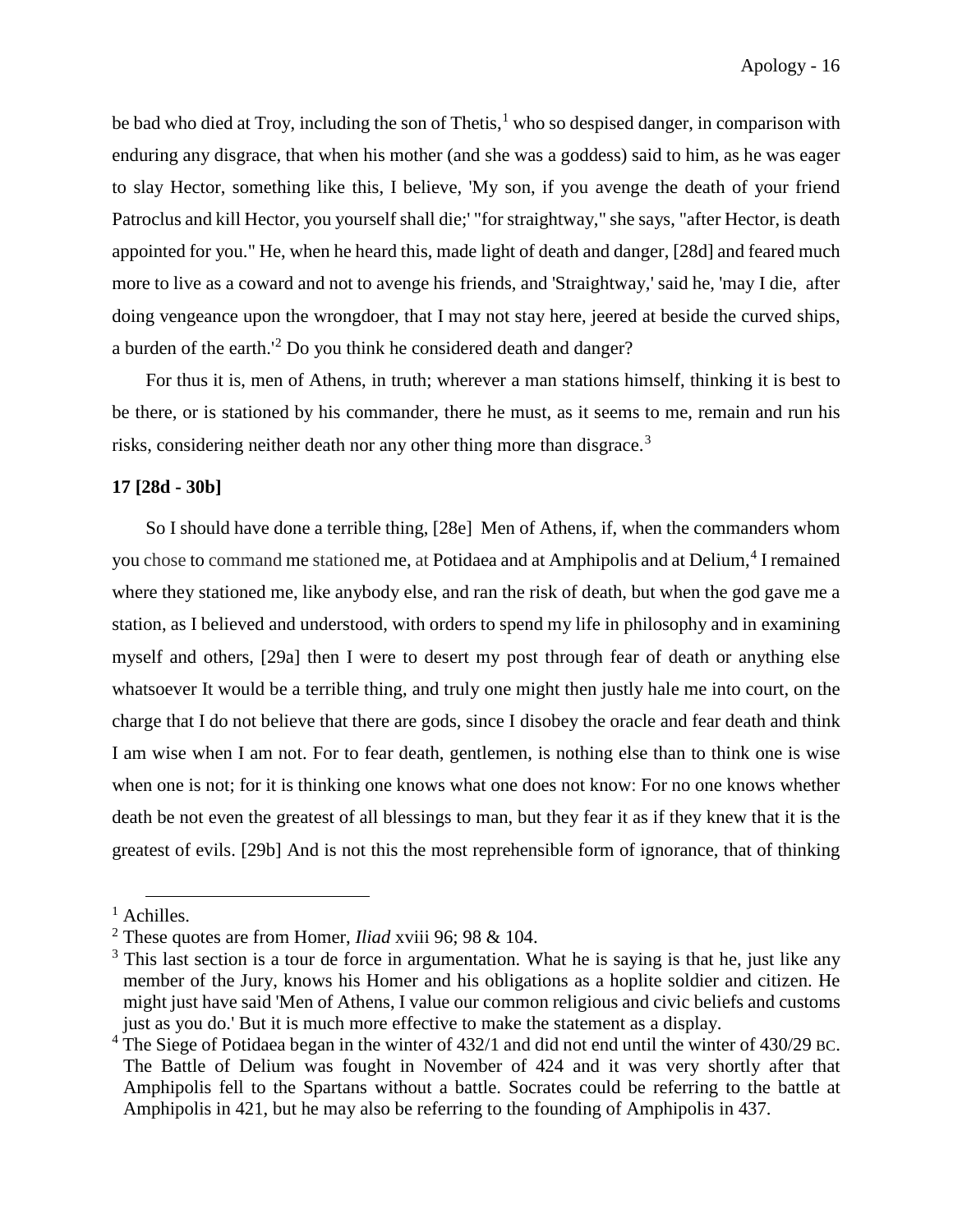one knows what one does not know? Perhaps, gentlemen, in this matter also I differ from other men in this way, and if I were to say that, I am wiser in anything, it would be in this, that not knowing very much about the other world, I do not think I know. But I do know that it is evil and disgraceful to do wrong and to disobey him who is better than I, whether he be god or man. So I shall never fear or avoid those things concerning which I do not know whether they are good or bad rather than those which I know are bad. And therefore, [29c] even if you acquit me now and are not convinced by Anytus, who said that either I ought not to have been brought to trial at all, or since I was brought to trial, I must certainly be put to death, adding that if, I were acquitted your sons would all be utterly ruined by practising what I teach - if you should say to me in reply to this, "Socrates, this time we will not do as Anytus says, but we will let you go, on this condition, however, that you no longer spend your time in this investigation or in philosophy, and if you are caught doing so again you shall die." [29d] If you should let me go on this condition which I have mentioned, I should say to you, 'Men of Athens, I respect and love you, but I shall obey the god rather than you, and while I live and am able to continue, I shall never give up philosophy or stop exhorting you and pointing out the truth to any one of you whom I may meet, saying in my accustomed way: Most excellent man, are you who are a citizen of Athens, the greatest of cities and the most famous for wisdom and power, not ashamed to care for the acquisition of wealth [29e] and for reputation and honour, when you neither care nor take thought for wisdom and truth and the perfection of your soul?"[1](#page-16-0) And if any of you argues the point, and says he does care, I shall not let him go at once, nor shall I go away, but I shall question and examine and cross-examine him, and if I find that he does not possess virtue, but says he does, I shall rebuke him for scorning the things [30a] that are of most importance and caring more for what is of less worth. This I shall do to whomever I meet, young and old, foreigner and citizen, but most to the citizens, inasmuch as you are more nearly related to me. Remember that the god commands me to do this, and I believe that no greater good ever came to pass in the city than my service to the god. For I go about doing nothing else than urging you, young and old, not to care for your persons or your property [30b] more than for the perfection of your souls, or even so much; and I tell you that virtue does not come from money, but from virtue comes money and all other good things to man, both to the individual and to the state. If by saying these things I corrupt the youth, these things must be

 $\overline{a}$ 

<span id="page-16-0"></span><sup>&</sup>lt;sup>1</sup> The irony here is thick: At that time Athens was struggling to recover from her defeat by Sparta and was still anything but great, powerful or wealth.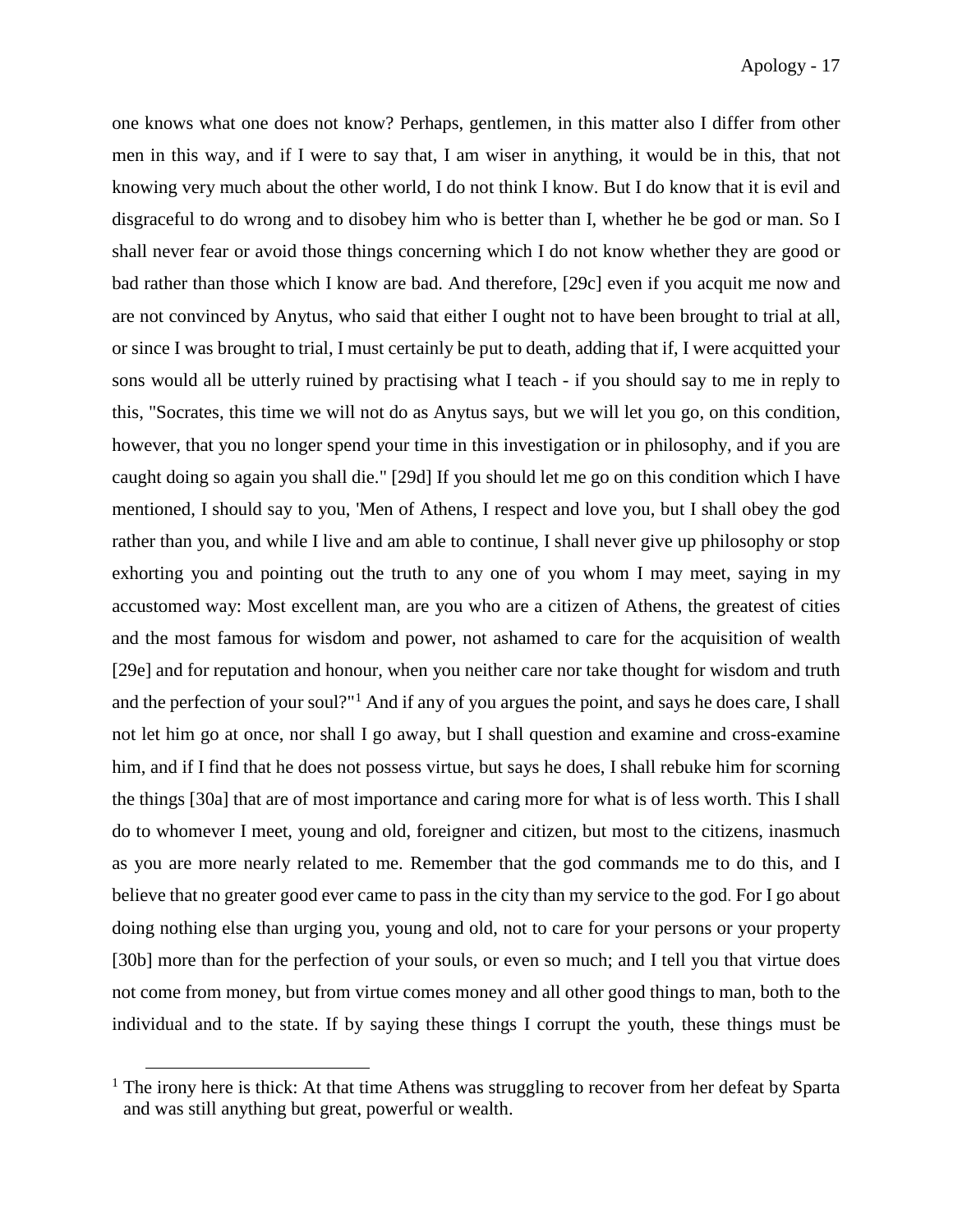injurious; but if anyone asserts that I say other things than these, he says what is untrue. Therefore I say to you, men of Athens, either do as Anytus tells you, or not, and either acquit me, or not, knowing that I shall not change my conduct [30c] even if I am to die many times over.

## **18 [30c - 31c]**

 $\overline{a}$ 

Do not make a disturbance, men of Athens; continue to do what I asked of you, not to interrupt my speech by disturbances, but to hear me; and I believe you will profit by hearing. Now I am going to say some things to you at which you will perhaps cry out; but do not do so by any means. Know that if you kill me, I being such a man as I say I am, you will not injure me so much as yourselves; for neither Meletus nor Anytus [30d] could injure me; that would be impossible, for I believe it is not permissible by divine law<sup>[1](#page-17-0)</sup> that a better man be injured by a worse. He might, however, perhaps kill me or banish me or disfranchise me; and perhaps he thinks he would thus inflict great injuries upon me, and others may think so, but I do not; I think he does himself a much greater injury by doing what he is doing now - killing a man unjustly.<sup>[2](#page-17-1)</sup> And so, men of Athens, I am now making my defence not for my own sake, as one might imagine, but far more for yours, that you may not by condemning me err in your treatment of the gift the god gave you. [30e] For if you put me to death, you will not easily find another, who, to use a rather absurd figure, attaches himself to the city as a gadfly to a horse,<sup>[3](#page-17-2)</sup> which, though large and well bred, is sluggish on account of his age and needs to be aroused by stinging. I think the god fastened me upon the city in some such capacity, and I go about arousing, [31a] and urging and reproaching each one of you, constantly alighting upon you everywhere the whole day long. Such another is not likely to come to you, gentlemen; but if you take my advice, you will spare me. But you, perhaps, might be angry, like people awakened from a nap, and might slap me, as Anytus advises, and easily kill me; then you would pass the rest of your lives in slumber, unless the god, in his care for you, should send someone else to sting you. And that I am, as I say, a kind of gift from the god [31b] sent to the city, you might understand from this; for I have neglected all my own affairs and have been

<span id="page-17-0"></span><sup>&</sup>lt;sup>1</sup> Fowler translates *themitos* as; "...it is not God's will..." But the term applies even to gods and refers to a law above gods and men.

<span id="page-17-1"></span> $2$  One of the basic tenets of Socratic philosophy: It is better to suffer injustice that to do injustice because in doing injustice you injure your soul and bring the contempt of the gods upon yourself, but in suffering injustice you bear only material loss, not spiritual. The argument is developed in *Gorgias* (466a ff).

<span id="page-17-2"></span><sup>&</sup>lt;sup>3</sup> After this analogy, Socrates won the nickname, 'The Gadfly.'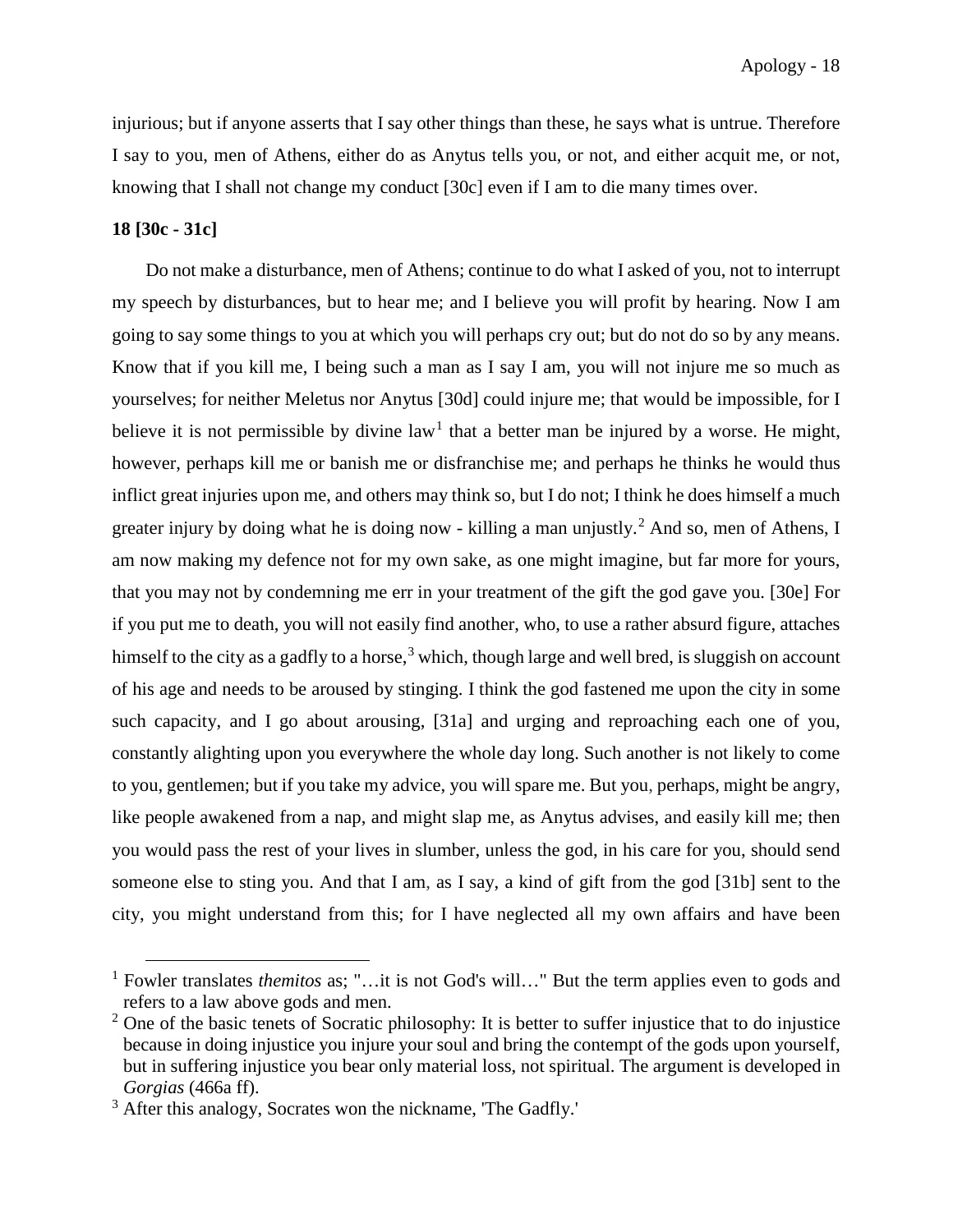enduring the neglect of my concerns all these years, but I am always busy in your interest, coming to each one of you individually like a father or an elder brother and urging you to care for virtue; now that is not like human conduct. If I derived any profit from this and received pay for these exhortations, there would be some sense in it; but now you yourselves see that my accusers, though they accuse me of everything else in such a shameless way, have not been able to work themselves up to such a pitch of shamelessness [31c] as to produce a witness to testify that I ever exacted or asked pay of anyone. For I think I have a sufficient witness that I speak the truth, namely, my poverty.

#### **19 [31c - 32a]**

Perhaps it may seem strange that I go about and interfere in other people's affairs to give this advice in private, but do not venture to come before your assembly and advise the state. But the reason for this, as you have heard me say at many times and places, [31d] is that something divine and spiritual comes to me, the very thing which Meletus ridiculed in his indictment. I have had this from my childhood; it is a sort of voice that comes to me, and when it comes it always holds me back from what I am thinking of doing, but never urges me forward. This it is which opposes my engaging in politics. And I think this opposition is a very good thing; for you may be quite sure, men of Athens, that if I had undertaken to go into politics, I should have been put to death long ago and should have done [31e] no good to you or to myself. And do not be angry with me for speaking the truth; the fact is that no man will save his life who nobly opposes you or any other populace and prevents many unjust and illegal things from happening in the state. [32a] A man who really fights for the right, if he is to preserve his life for even a little while, must be a private citizen, not a public man.

## **20 [32a - e]**

I will give you powerful proofs of this, not mere words, but what you honour more; actions. And listen to what happened to me, that you may be convinced that I would never yield to any one, if that was wrong, through fear of death, but would die rather than yield. The tale I am going to tell you is ordinary and commonplace, but true. [32b] I, men of Athens, never held any other office in the state, but served in the *Boulé*; and it happened that my tribe held the *Prytaneia* when you wished to judge collectively, not severally, the ten generals who had failed to gather up the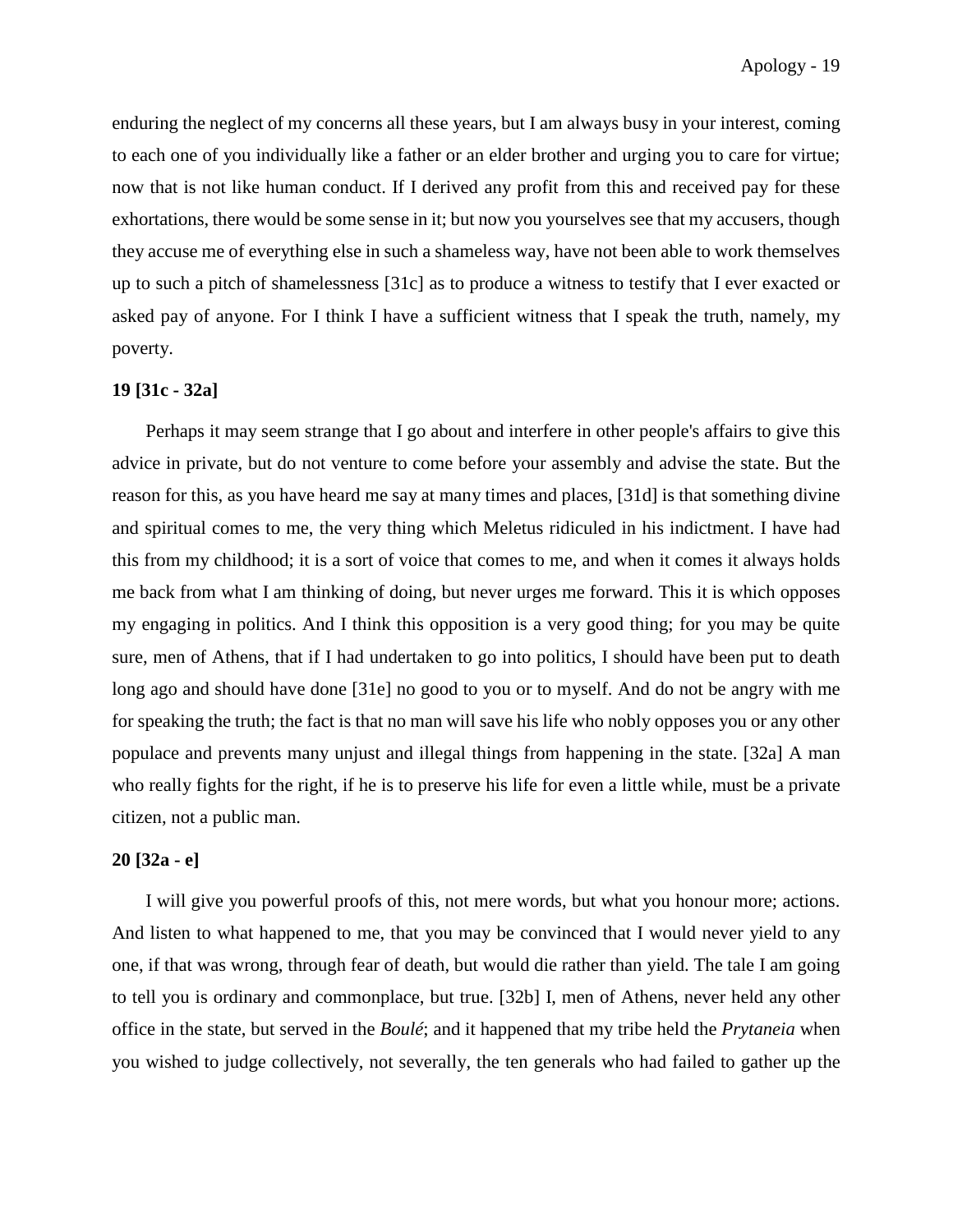slain after the naval battle.<sup>[1](#page-19-0)</sup> This was illegal, as you all agreed afterwards. At that time I was the only one of the *Prytaneis* who opposed doing anything contrary to the laws, and although the orators were ready to impeach and arrest me, and though you urged them with shouts to do so, I thought [32c] I must run the risk to the end with law and justice on my side, rather than join with you when your wishes were unjust, through fear of imprisonment or death. That was when the democracy still existed; and after the oligarchy was established, $2$  the Thirty sent for me with four others to come to the *Tholos* (*Prytaneum*) and ordered us to bring Leon the Salaminian from Salamis to be put to death. They gave many such orders to others also, because they wished to implicate as many in their crimes as they could. [32d] Then I, however, showed again, by action, not in word only, that I did not care a whit for death if that be not too rude an expression, but that I did care with all my might not to do anything unjust or unholy. For that government, with all its power, did not frighten me into doing anything unjust, but when we came out of the *Tholos*, the other four went to Salamis and arrested Leon, but I simply went home; and perhaps I should have been put to death for it, if the government had not quickly been put down. [32e] Of these facts you can have many witnesses.<sup>[3](#page-19-2)</sup>

## **21 [32e - 33b]**

 $\overline{a}$ 

Do you believe that I could have lived so many years if I had been in public life and had acted as a good man should act, lending my aid to what is just and considering that of the highest importance? Far from it, men of Athens; nor could any other man. [33a] But you will find that through all my life, both in public, if I engaged in any public activity, and in private, I have always

<span id="page-19-0"></span><sup>&</sup>lt;sup>1</sup> The Battle of Arginusae, in the late Fall of 406 BC (referred to above p.8 n.1). The Athenians defeated a Spartan fleet and, in the face of a coming storm, chose to pursue the fleeing Peloponnesian ships rather than collect the bodies of those who had died in the battle. In that month, probably *Pyanepsion*, the fifty members of the Boulé from the tribe Antiochis held the *Prytaneia* and Socrates was elected (by lot) *Epistates* (See *Ath. Pol.* 43 for exegesis).

After the Battle of Arginusae, ten of the general were tried and convicted for failing to recover the dead, among them was Pericles, son of Pericles (Xen. *Hell.*i.7.9-15; *Mem*. iv.4.2: Plut. *Per.*  24: Diodorus xiii 98 - 103).

<span id="page-19-1"></span> $2$  Athens was defeated by Sparta in 404 BC ending the Peloponnesian War. One of the terms imposed on Athens was that the Democracy be dissolved and an oligarchic Council of Thirty be established to govern the city. Their rule, so harsh that they are called the Thirty Tyrants, ended in rebellion in the Spring of 303 BC.

<span id="page-19-2"></span><sup>&</sup>lt;sup>3</sup> One of those witnesses was Meletus himself, who was one of the four who did arrest and execute Leon (Andocides 1.94).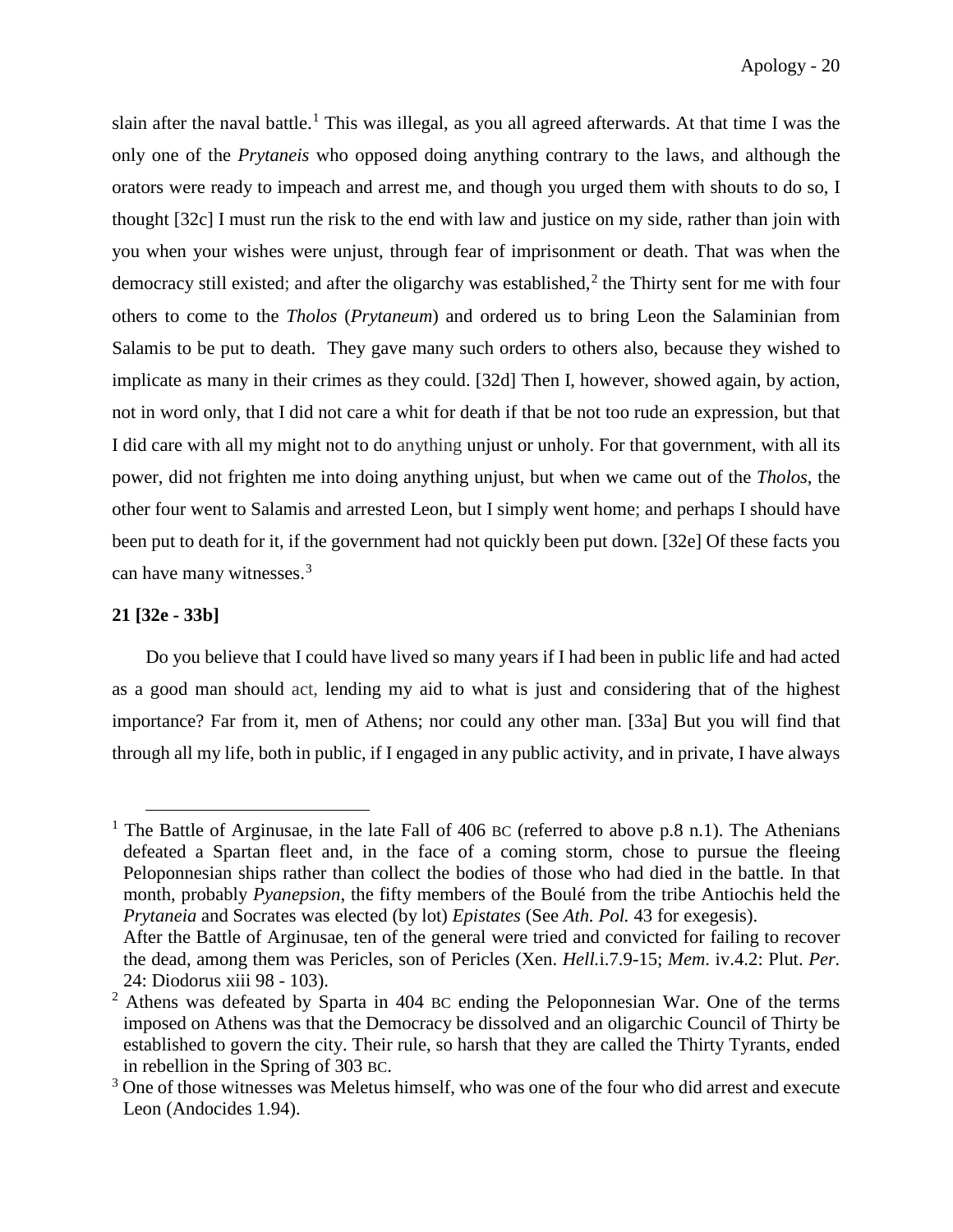been the same as now, and have never yielded to any one wrongly, whether it were any other person or any of those who are said by my traducers to be my pupils. But I was never any one's teacher. If anyone, whether young or old, wishes to hear me speaking and pursuing my mission, I have never objected, [33b] nor do I converse only when I am paid and not otherwise, but I offer myself alike to rich and poor; I ask questions, and whoever wishes may answer and hear what I say. And whether any of them turns out well or ill, I should not justly be held responsible, since I never promised or gave any instruction to any of them; but if any man says that he ever learned or heard anything privately from me, which all the others did not, be assured that he is lying.<sup>[1](#page-20-0)</sup>

## **22 [33b - 34b]**

 $\overline{a}$ 

But why then do some people love to spend much of their time with me? [33c] You have heard the reason, men of Athens; for I told you the whole truth; it is because they like to listen when those are examined who think they are wise and are not so; for it is amusing. But, as I believe, I have been commanded to do this by the god through oracles and dreams and in every way in which any man was ever commanded by divine power to do anything whatsoever. This, Athenians, is true and easily tested. For if I am corrupting some of the young men [33d] and have corrupted others, surely some of them who have grown older, if they recognise that I ever gave them any bad advice when they were young, ought now to have come forward to accuse me. Or, if they did not wish to do it themselves, some of their relatives - fathers or brothers or other kinsfolk - ought now to tell the facts. And there are many of them present, whom I see; first Crito here, [33e] who is of my own age and my own deme and father of Critobulus, who is also present;<sup>[2](#page-20-1)</sup> then there is Lysanias the Sphettian, father of Aeschines, $3$  who is here; and also Antiphon of Cephisus, father of Epigenes. Then here are others whose brothers joined in my conversations, Nicostratus, son of Theozotides and brother of Theodotus (now Theodotus is dead, so he could not stop him by entreaties), and Paralus, son of Demodocus; Theages was his brother; [34a] and Adimantus, son

<span id="page-20-0"></span><sup>&</sup>lt;sup>1</sup> We can safely assume that this section is in response to some specific allegations in the speech by Meletus regarding some of Socrates' more infamous associates such as Alcibiades and Critias. See above p.9 n.2.

<span id="page-20-1"></span><sup>&</sup>lt;sup>2</sup> According to Demetrius of Byzantium, a lost source cited in Diogenes Laertius ii.20, Crito was the long-time sponsor of Socrates having "removed him from his workshop and educated him…" One of Plato's dialogues, Crito, is set in the prison where Socrates awaited execution.

<span id="page-20-2"></span> $3$  Not the famous orator, who was not yet born, this Aeschines was a follower of Socrates but something of a failure in both his business enterprises and his philosophy.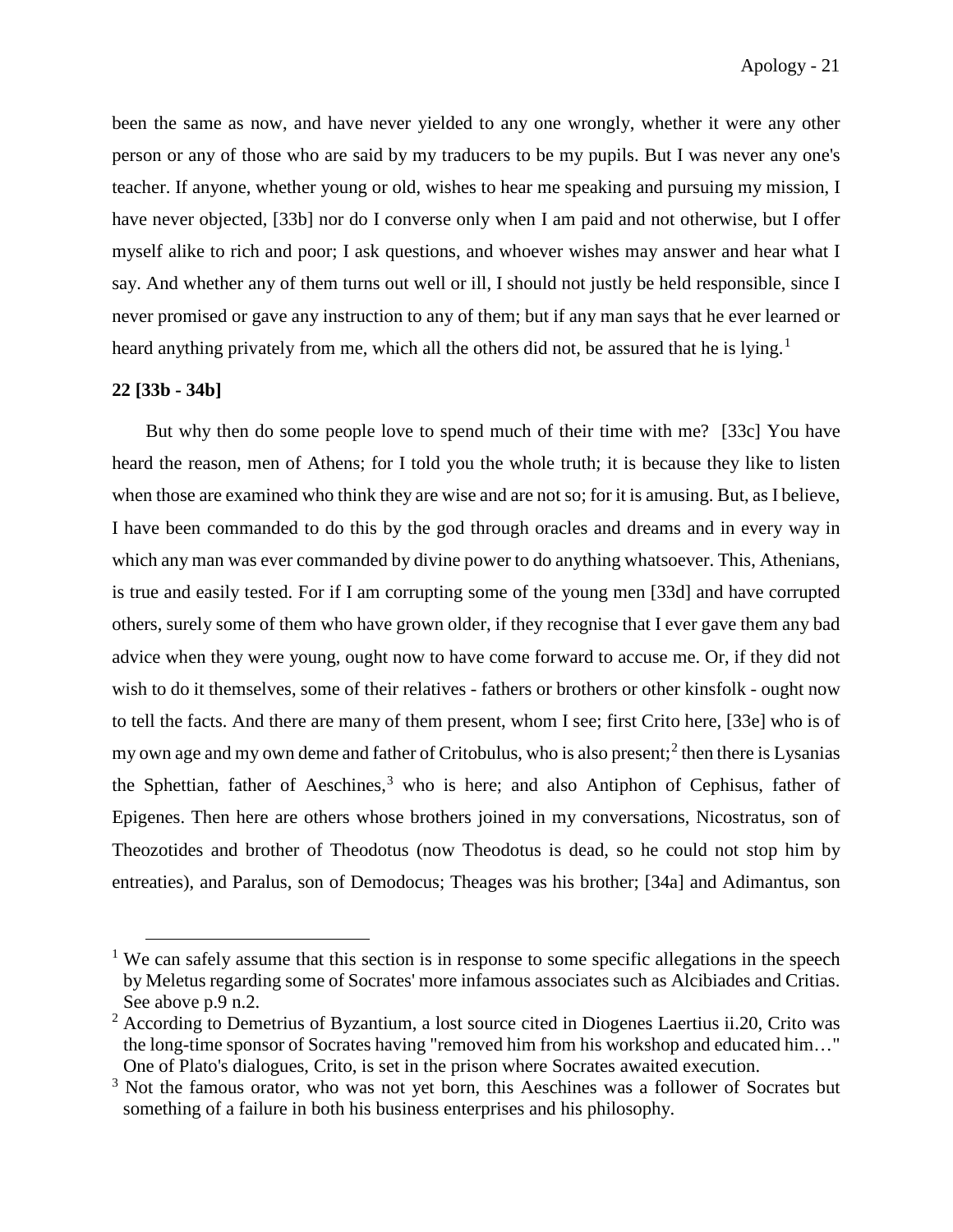of Ariston, whose brother is Plato here; and Aeantodorus, whose brother Apollodorus is present. And I can mention to you many others, some one of whom Meletus ought certainly to have produced as a witness in his speech; but if he forgot it then, let him do so now; I yield the floor to him, and let him say, if he has any such testimony. But you will find that the exact opposite is the case, gentlemen, and that they are all ready to aid me, the man who corrupts and injures their relatives, as Meletus and Anytus say. [34b] Now those who are themselves corrupted might have some motive in aiding me; but what reason could their relatives have, who are not corrupted and are already older men, unless it be the right and true reason, that they know that Meletus is lying and I am speaking the truth?

## **23 [34b - 35b]**

 $\overline{a}$ 

Well, gentlemen, this, and perhaps more like this, is about all I have to say in my defence. Perhaps someone among you may be offended when he remembers his own conduct, [34c] if he, even in a case of less importance than this, begged and besought the judges with many tears, and brought forward his children to arouse compassion, and many other friends and relatives; whereas I will do none of these things, though I am, apparently, in the very greatest danger. Perhaps someone with these thoughts in mind may be harshly disposed toward me and may cast his vote in anger. Now if any one of you is so disposed [34d] - I do not believe there is such a person - but if there should be, I think I should be speaking fairly if I said to him, My friend, I too have relatives, for I am, as Homer has it, "not born of an oak or a rock,"<sup>[1](#page-21-0)</sup> but of human parents, so that I have relatives and, men of Athens, I have three sons, one nearly grown up, and two still children ; but nevertheless I shall not bring any of them here and beg you to acquit me. And why shall I not do so? Not because I am stubborn, Athenians, or lack respect for you. [34e] Whether I fear death or not is another matter, but for the sake of my good name and yours and that of the whole state, I think it is not right for me to do any of these things in view of my age and my reputation, whether deserved or not; for at any rate the opinion prevails that Socrates is in some way superior to most men. [35a] If, then, those of you who are supposed to be superior either in wisdom or in courage or in any other virtue whatsoever are to behave in such a way, it would be disgraceful. Why, I have often seen men who have some reputation behaving in the strangest manner, when they were on

<span id="page-21-0"></span><sup>1</sup> *Odyssey* xix.163, where Penelope is asking Odysseus, who is still in disguise, who he is and what is his lineage.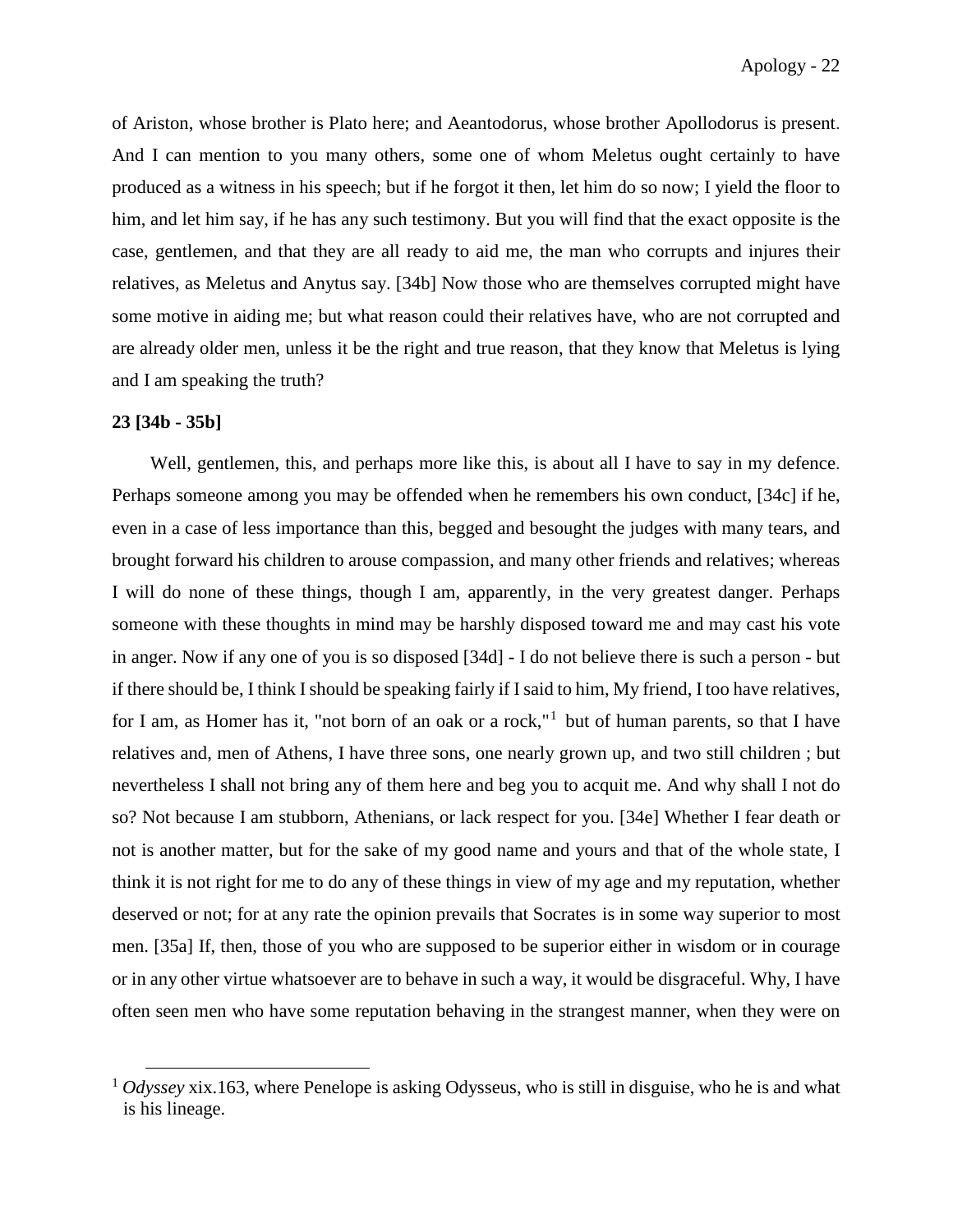trial, as if they thought they were going to suffer something terrible if they were put to death, just as if they would be immortal if you did not kill them. It seems to me that they are a disgrace to the state and that any stranger might say that those of the Athenians who excel in virtue, [35b] men whom they themselves honour with offices and other marks of esteem, are no better than women. Such acts, men of Athens, we who have any reputation at all ought not to commit, and if we commit them you ought not to allow it, but you should make it clear that you will be much more ready to condemn a man who puts, before you such pitiable scenes and makes the city ridiculous than one who keeps quiet.

#### **24 [35b - d]**

But apart from the question of reputation, gentlemen, [35c] I think it is not right to implore the Juror<sup>[1](#page-22-0)</sup> or to get acquitted by begging; we ought to inform and convince him.<sup>[2](#page-22-1)</sup> For the Juror is not here to grant favours in matters of justice, but to give judgment; and his oath binds him not to do favours according to his pleasure, but to judge according to the laws; therefore, we ought not to get you into the habit of breaking your oaths, nor ought you to fall into that habit; for neither of us would be acting piously. Do not, therefore, men of Athens, demand of me that I act before you in a way which I consider neither honourable nor right nor pious, [35d] especially when impiety isthe very thing for which Meletus here has brought me to trial. For it is plain that if by persuasion and supplication I forced you to break your oaths I should teach you to disbelieve in the existence of the gods and in making my defence should accuse myself of not believing in them. But that is far from the truth; for I do believe in them, men of Athens, more than any of my accusers, and I entrust my case to you and to the god to decide it as shall be best for me and for you.

#### **25: [35d - 36b] The Second Speech**

 $\overline{a}$ 

I am not grieved, men of Athens, [36a] at this vote of condemnation you have cast against me, and that for many reasons, among them the fact that your decision was not a surprise to me. I am much more surprised by the number of votes for and against it; for I did not expect so small a

<span id="page-22-0"></span><sup>1</sup> Here as elsewhere Fowler translates *dikastes* as 'judge' but the more literal translation is 'juror.'

<span id="page-22-1"></span> $2$  It was the habit for defendants to resort to a practice called the 'Speaker's Pathos' in which attempts are made to gain the sympathy of the jurors through emotional appeals. Aristotle (*Rhetoric* 1354a - b) agrees that the practice should be prohibited.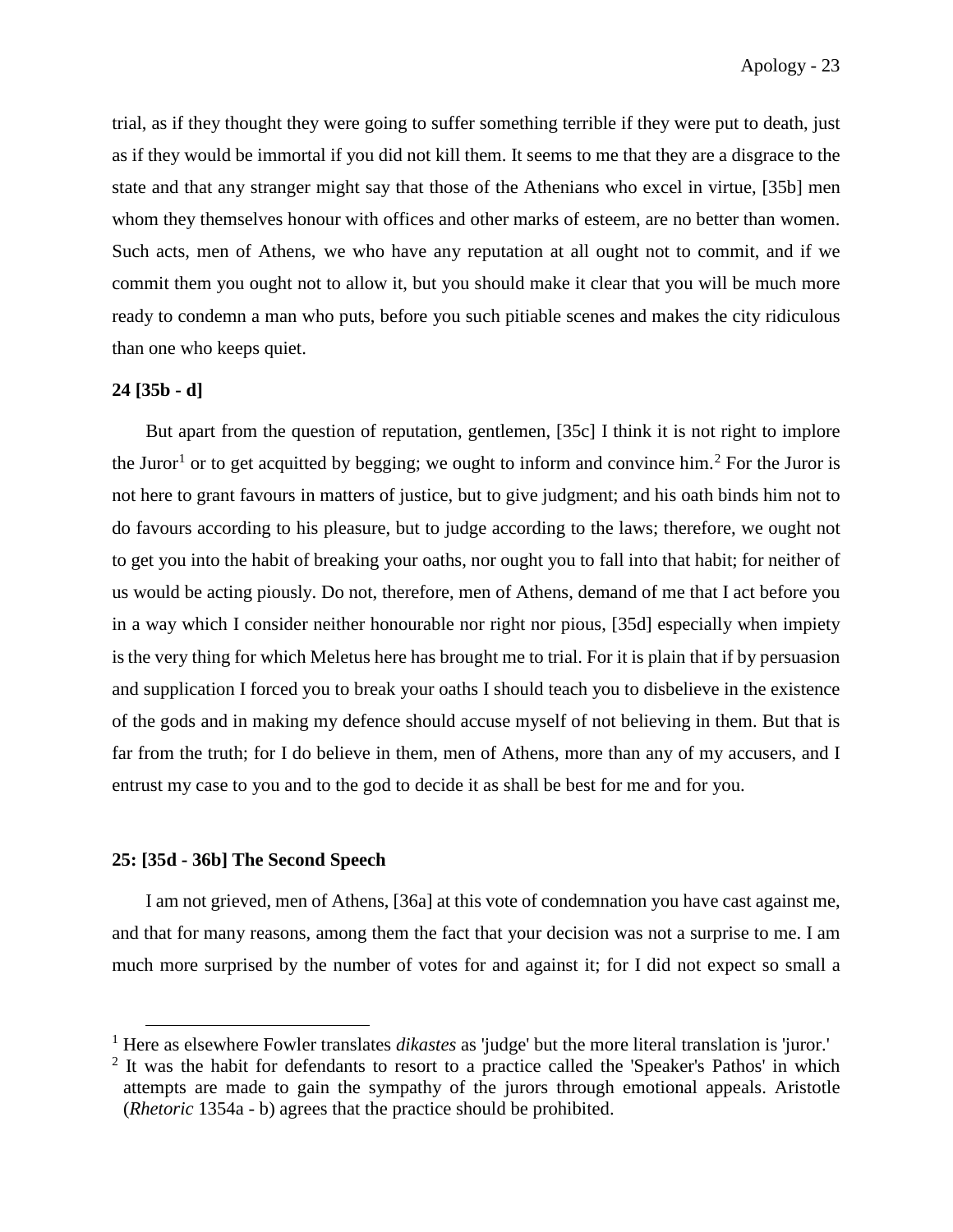majority, but a large one. Now, it seems, if only thirty votes had been cast the other way, I should have been acquitted.<sup>[1](#page-23-0)</sup> And so, I think, so far as Meletus is concerned, I have even now been acquitted, and not merely acquitted, but anyone can see that, if Anytus and Lycon had not come forward to accuse me, [36b] he would have been fined a thousand drachmas for not receiving a fifth part of the votes.

#### **26 [36b - 37a]**

And so the man proposes the penalty of death. Well, then, what shall I propose as an alternative? Clearly that which I deserve, shall I not? And what do I deserve to suffer or to pay, because in my life I did not keep quiet, but neglecting what most men care for - money-making and property, and military offices, and public speaking, and the various offices and confederacies and factions that come up in the state - [36c] and thinking that I was really too honourable to engage in those activities and live, refrained from those things by which I should have been of no use to you or to myself, and devoted myself to conferring upon each citizen individually what I regard as the greatest benefit? For I tried to persuade each of you to care for himself and his own perfection in goodness and wisdom rather than for any of his belongings, and for the state itself rather than for its interests, and to follow the same method in his care for other things. What, then, does such a man as I deserve? [36d] Some good thing, men of Athens, if I must propose something truly in accordance with my deserts; and the good thing should be such as is fitting for me. Now what is fitting for a poor man who is your benefactor, and who needs leisure to exhort you? There is nothing, men of Athens, so fitting as that such a man be given his meals in the Prytaneum. That is much more appropriate for me than for any of you who has won a race at the Olympic Games with a pair of horses or a four-horse team. For he makes you seem to be happy, whereas I make you happy in reality; [36e] and he is not at all in need of sustenance, but I am needy. So if I must propose a penalty in accordance with my deserts, [37a] I propose maintenance in the Prytaneum.

#### **27 [37a - e]**

 $\overline{a}$ 

Perhaps some of you think that in saying this, as in what I said about lamenting and imploring, I am speaking in a spirit of bravado; but that is not the case. The truth is rather that I am convinced that I never intentionally wronged any one; but I cannot convince you of this, for we have

<span id="page-23-0"></span><sup>&</sup>lt;sup>1</sup> With a jury of 501, needing 30 votes to gain the 251 for acquittal, Socrates must have won 221 votes with 280 voting to convict.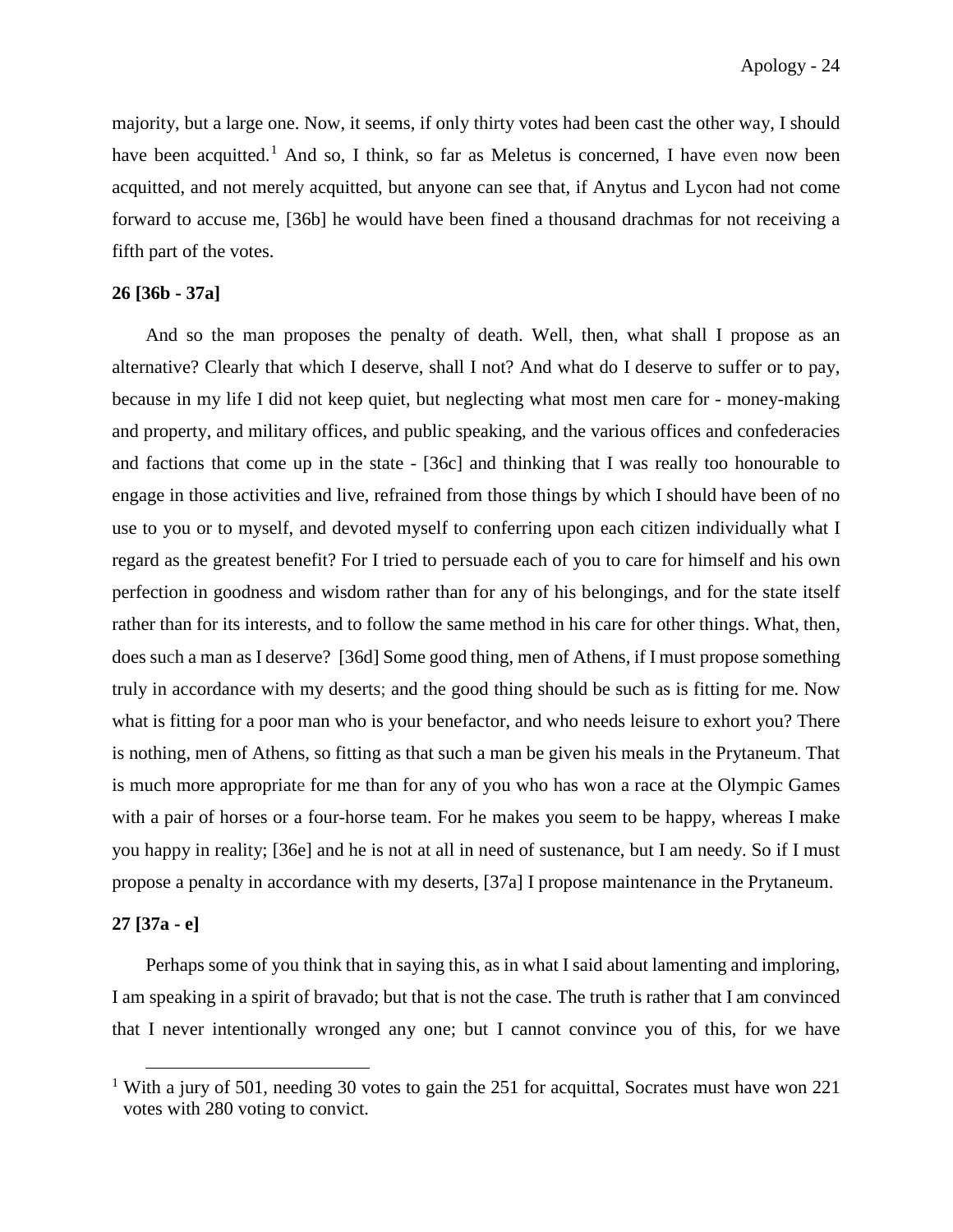conversed with each other only a little while. I believe if you had a law, as some other people have, [37b] that capital offenses should not be decided in one day, but only after several days, you would be convinced; but now it is not easy to rid you of great prejudices in a short time. Since, then, I am convinced that I never wronged any one, I am certainly not going to wrong myself, and to say of myself that I deserve anything bad, and to propose any penalty of that sort for myself. Why should I? Through fear of the penalty that Meletus proposes, about which I say that I do not know whether it is a good thing or an evil? Shall I choose instead of that something which I know to be an evil? What penalty shall I propose? Imprisonment? [37c] And why should I live in prison a slave to those who may be in authority?<sup>[1](#page-24-0)</sup> Or shall I propose a fine, with imprisonment until it is paid? But that is the same as what I said just now, for I have no money to pay with. Shall I then propose exile as my penalty? Perhaps you would accept that. I must indeed be possessed by a great love of life if I am so irrational as not to know that if you, who are my fellow citizens, [37d] could not endure my conversation and my words, but found them too irksome and disagreeable, so that you are now seeking to be rid of them, others will not be willing to endure them. No, men of Athens, they certainly will not. A fine life I should lead if I went away at my time of life, wandering from city to city and always being driven out! For well I know that wherever I go, the young men will listen to my talk, as they do here; and if I drive them away, they will themselves persuade their elders to drive me out, [37e] and if I do not drive them away, their fathers and relatives will drive me out for their sakes.

## **28 [37e - 38c]**

 $\overline{a}$ 

Perhaps someone might say, "Socrates, can you not go away from us and live quietly, without talking?" Now this is the hardest thing to make some of you believe. For if I say that such conduct would be disobedience to the god and that therefore I cannot keep quiet, you will think I am jesting and will not believe me; [38a] and if again I say that to talk every day about virtue and the other things about which you hear me talking and examining myself and others is the greatest good to man, and that the unexamined life is not worth living,<sup>[2](#page-24-1)</sup> you will believe me still less. This is as I say, gentlemen, but it is not easy to convince you. Besides, I am not accustomed to think that I

<span id="page-24-0"></span> $1$  Only short-term sentences were served in a prison cell in Athens. Those convicted of more serious crimes were sentenced to slavery in the state-owned mines or other such labour.

<span id="page-24-1"></span><sup>&</sup>lt;sup>2</sup> Another of the Socratic tenets. Socrates taught self-examination; that is, to constantly question one's own perceptions and attitudes.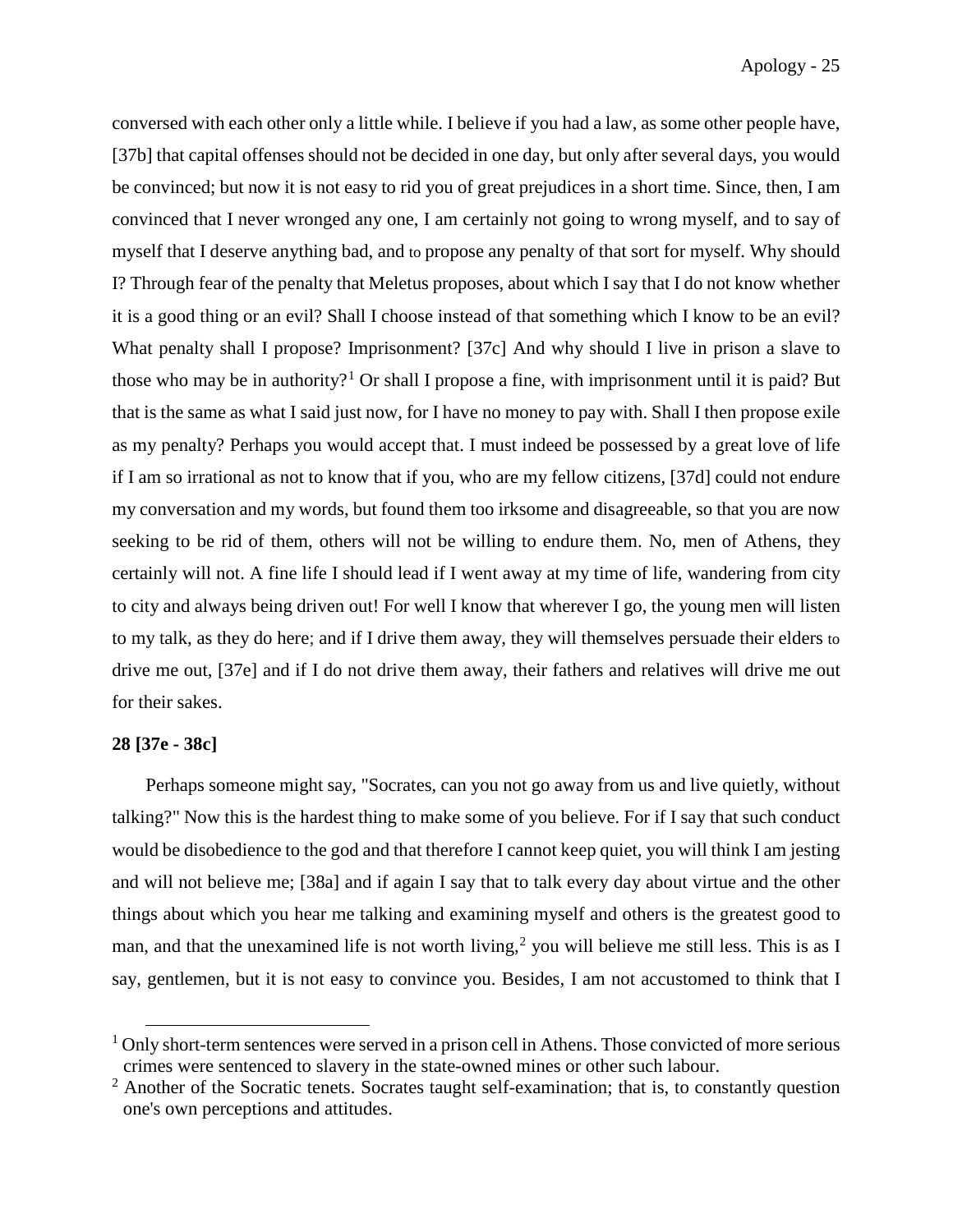deserve anything bad. If I had money, I would have proposed a fine, [38b] as large as I could pay; for that would have done me no harm. But as it is, I have no money, unless you are willing to impose a fine which I could pay. I might perhaps pay a mina of silver.<sup>[1](#page-25-0)</sup> So I propose that penalty; but Plato here, men of Athens, and Crito and Critobulus, and Aristobulus tell me to propose a fine of thirty minas, saying that they are sureties for it. So I propose a fine of that amount, and these men, [38c] who are amply sufficient, will be my sureties.

#### **29 [38c - 39b]: The Third Speech**

It is no long time, men of Athens, which you gain, and for that those who wish to cast a slur upon the state will give you the name and blame of having killed Socrates, a wise man; for, you know, those who wish to revile you will say I am wise, even though I am not. Now if you had waited a little while, what you desire would have come to you of its own accord; for you see how old I am, how far advanced in life and how near death. I say this not to all of you, [38d] but to those who voted for my death. And to them also I have something else to say. Perhaps you think, gentlemen, that I have been convicted through lack of such words as would have moved you to acquit me, if I had thought it right to do and say everything to gain an acquittal. Far from it. An yet it is through a lack that I have been convicted, not however a lack of words, but of impudence and shamelessness, and of willingness to say to you such things as you would have liked best to hear. You would have liked to hear me wailing and lamenting [38e] and doing and saying many things which are, as I maintain, unworthy of me - such things as you are accustomed to hear from others. But I did not think at the time that I ought, on account of the danger I was in, to do anything unworthy of a free man, nor do I now repent of having made my defence as I did, but I much prefer to die after such a defence than to live after a defence of the other sort. For neither in the court nor in war ought I or any other man [39a] to plan to escape death by every possible means. In battles it is often plain that a man might avoid death by throwing down his arms and begging mercy of his pursuers; and there are many other means of escaping death if one is willing to do and say anything. But, gentlemen, it is not hard to escape death; it is much harder to escape wickedness, for that runs faster than death. [39b] And now I, since I am slow and old, am caught by the slower runner, and my accusers, who are clever and quick, by the faster, wickedness. And now I shall go

 $\overline{a}$ 

<span id="page-25-0"></span><sup>&</sup>lt;sup>1</sup> See above p.6 n.1.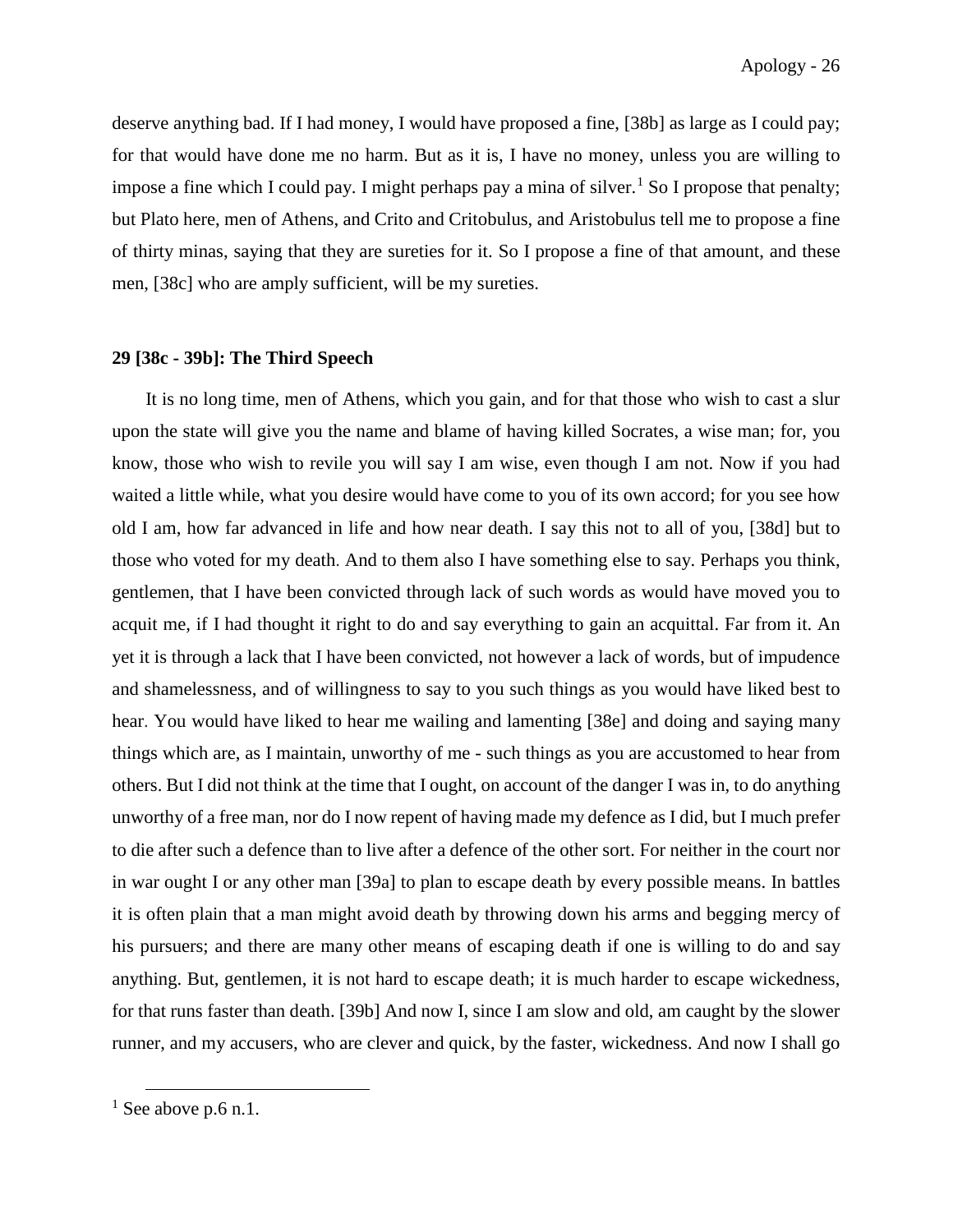away convicted by you and sentenced to death, and they go convicted by truth of villainy and wrong. And I abide by my penalty, and they by theirs. Perhaps these things had to be so, and I think they are well.

#### **30 [39c - e]**

[39c] And now I wish to prophesy to you who have condemned me; for I am now at the time when men most do prophesy, the time just before death. And I say to you, men who have slain me, that punishment will come upon you straightway after my death, far more grievous indeed than the punishment of death which you have meted out to me. For now you have done this to me because you hoped that you would be relieved from rendering an account of your lives, but I say that you will find the result far different. [39d] Those who will force you to give an account will be more numerous than heretofore; men whom I restrained, though you knew it not; and they will be harsher, inasmuch as they are younger, and you will be more annoyed. For if you think that by putting men to death you will prevent anyone from reproaching you because you do not act as you should, you are mistaken. That mode of escape is neither possible at all nor honourable, but the easiest and most honourable escape is not by suppressing others, but by making yourselves as good as possible. [39e] So with this prophecy to you who condemned me I take my leave.

## **31 [39e - 40c]**

 $\overline{a}$ 

But with those who voted for my acquittal I should like to converse about this which has happened, while the authorities are busy and before I go to the place where I must die. Wait with me so long, my friends; for nothing prevents our chatting with each other while there is time. [40a] I feel that you are my friends, and I wish to show you the meaning of this which has now happened to me. For, Jurors - and in calling you Jurors I give you your right name<sup>[1](#page-26-0)</sup> - a wonderful thing has happened to me. For hitherto the customary prophetic monitor always spoke to me very frequently and opposed me even in very small matters, if I was going to do anything I should not; but now this thing which might be thought, and is generally considered, the greatest of evils has come upon me; [40b] but the divine sign did not oppose me either when I left my home in the morning, or when I came here to the court, or at any point of my speech, when I was going to say anything;

<span id="page-26-0"></span><sup>1</sup> A bit of a pun; the Greek *dikastes*, which can be translated as 'judge' but, in the Athenian legal system referred to jurors, is based on the Greek root-word *dike*, 'justice.' Socrates is saying that those jurors who voted to acquit him are truly just and deserve the name.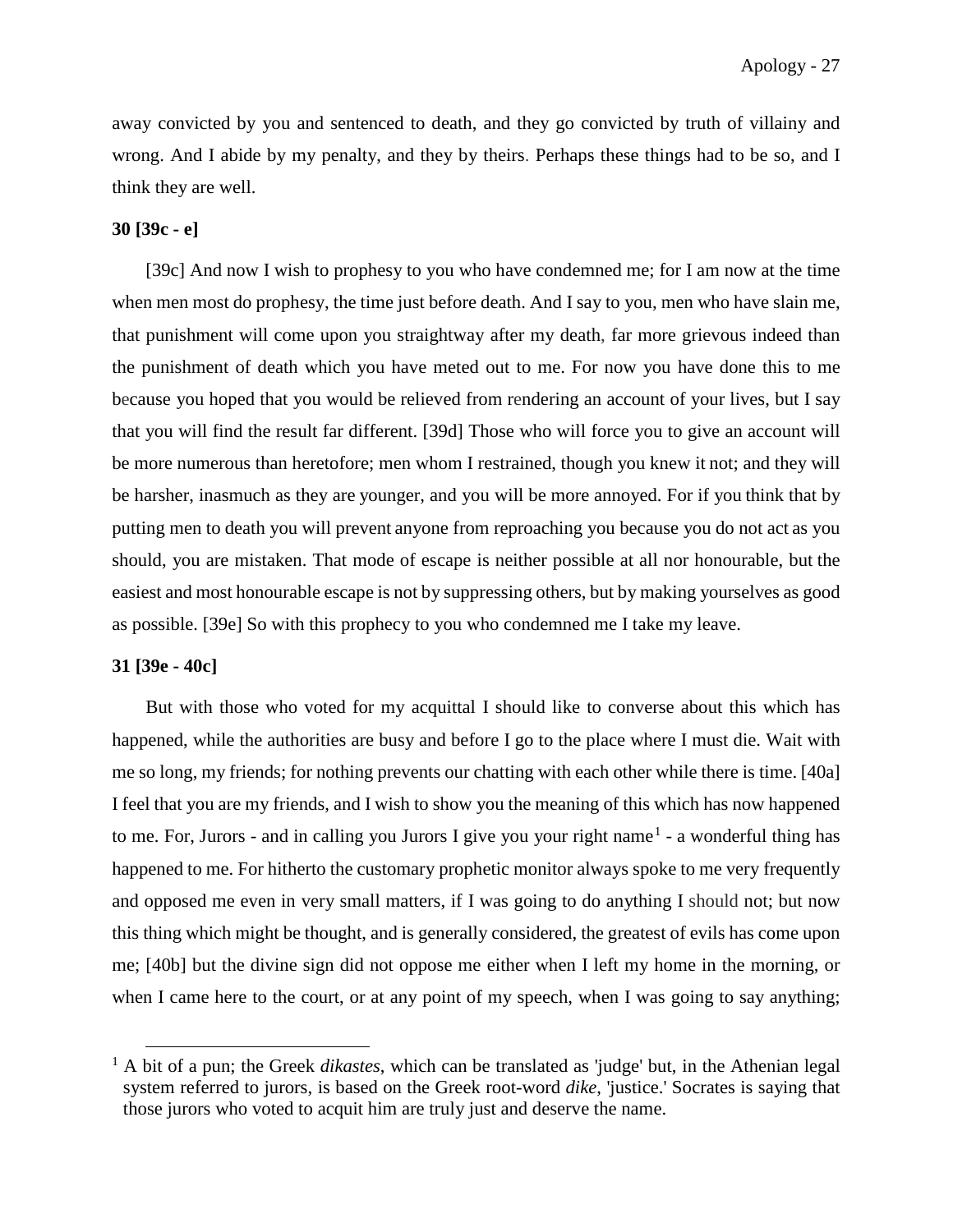and yet on other occasions it stopped me at many points in the midst of a speech; but now, in this affair, it has not opposed me in anything I was doing or saying. What then do I suppose is the reason? I will tell you. This which has happened to me is doubtless a good thing, and those of us who think death is an evil must be mistaken. [40c] A convincing proof of this has been given me; for the accustomed sign would surely have opposed me if I had not been going to meet with something good.

### **32 [40c - 41c]**

 $\overline{a}$ 

Let us consider in another way also how good reason there is to hope that it is a good thing. For the state of death is one of two things: either it is virtually nothingness, so that the dead has no consciousness of anything, or it is, as people say, a change and migration of the soul from this to another place. And if it is unconsciousness, [40d] like a sleep in which the sleeper does not even dream, death would be a wonderful gain. For I think if anyone were to pick out that night in which he slept a dreamless sleep and, comparing with it the other nights and days of his life, were to say, after due consideration, how many days and nights in his life had passed more pleasantly than that night - believe that not only any private person, but even the great King of Persia himself [40e] would find that they were few in comparison with the other days and nights. So if such is the nature of death, I count it a gain; for in that case, all time seems to be no longer than one night. But on the other hand, if death is, as it were, a change of habitation from here to some other place, and if what we are told is true, that all the dead are there, what greater blessing could there be, Jurors? For if a man when he reaches the other world, [41a] after leaving behind these who claim to be judges, shall find those who are really judges who are said to sit in judgment there, Minos and Rhadamanthus, and Aeacus<sup>[1](#page-27-0)</sup> and all the other demigods who were just men in their lives, would the change of habitation be undesirable Or again, what would any of you give to meet with Orpheus and Musaeus and Hesiod and Homer?<sup>[2](#page-27-1)</sup> I am willing to die many times over, if these things are true; for I personally should find the life there wonderful, [41b] when I met Palamedes or Ajax, the son of Telamon, or any other men of old who lost their lives through an unjust judgment, and

<span id="page-27-0"></span> $<sup>1</sup>$  Minos is the semi-mythical king of Crete, Rhadamanthus one of his sons. Aeacus was the king</sup> of Aegina and grandfather of Achilles. All three were rewarded for their lives of justice with positions as judges of the souls of the dead in Hades.

<span id="page-27-1"></span> $2$  Orpheus is the mythical inventor of music and the founder of the Orphic Mysteries. Musaeus, also mythical, was a disciple of Orpheus and composed music and poetry as he presided over the cult of Demeter at Eleusis.